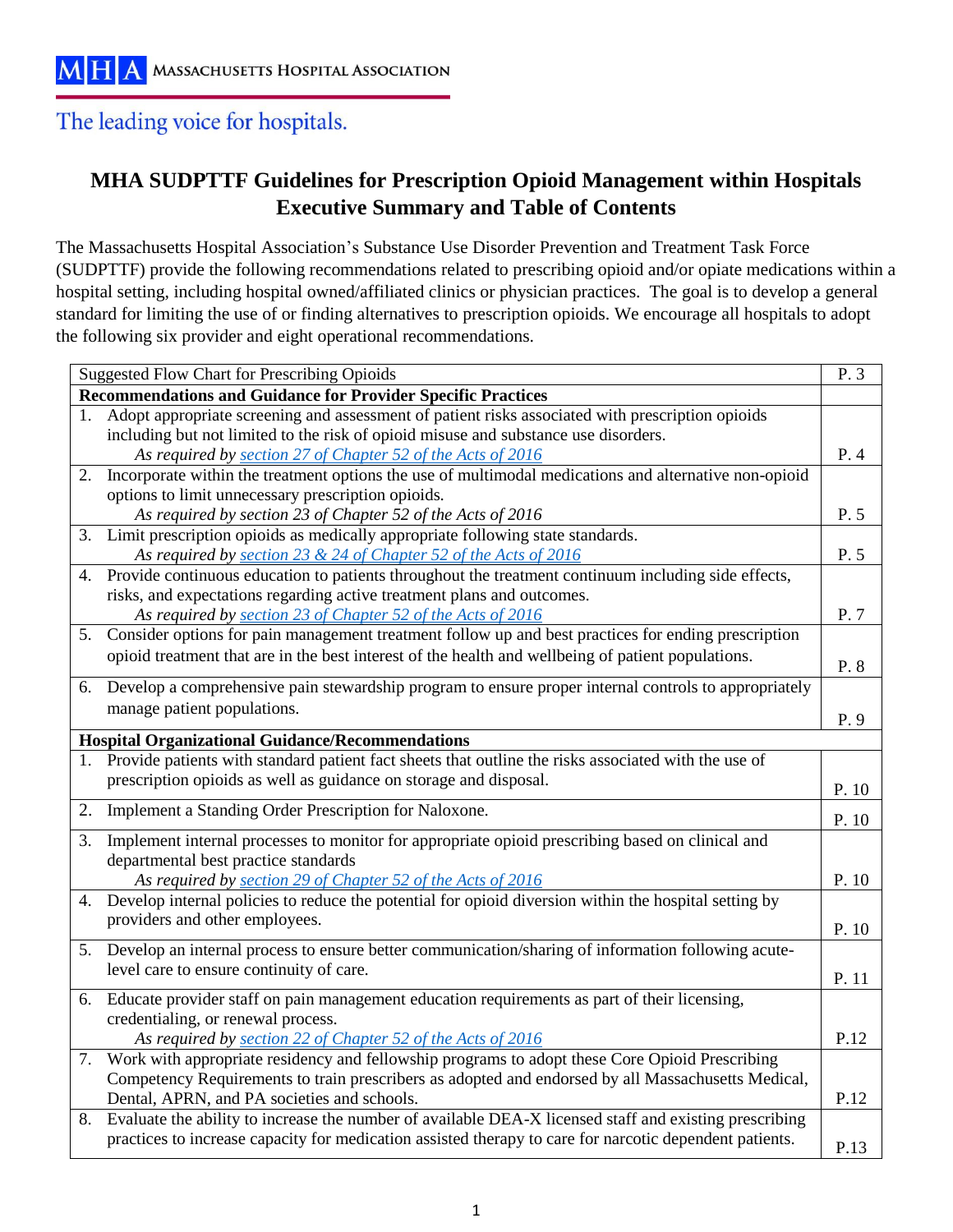| <b>Additional Materials and Recommended Handouts</b> |  |  |
|------------------------------------------------------|--|--|
|------------------------------------------------------|--|--|

| Appendix 1: Provider Checklist/Reminders when Prescribing Opioids                 |       |
|-----------------------------------------------------------------------------------|-------|
| Appendix 2: Patient Fact Sheet: Prescription Opioid Risks and Treatment Resources |       |
| Appendix 3:                                                                       |       |
| Recommendations for Medication Storage                                            | P. 16 |
| <b>Local Disposal Options for Prescription Medications</b>                        | P. 17 |
| Appendix 4: Implementing a Standing Order Prescription for Naloxone               |       |
| Appendix 5: Opioid Prescribing Competency Requirements                            |       |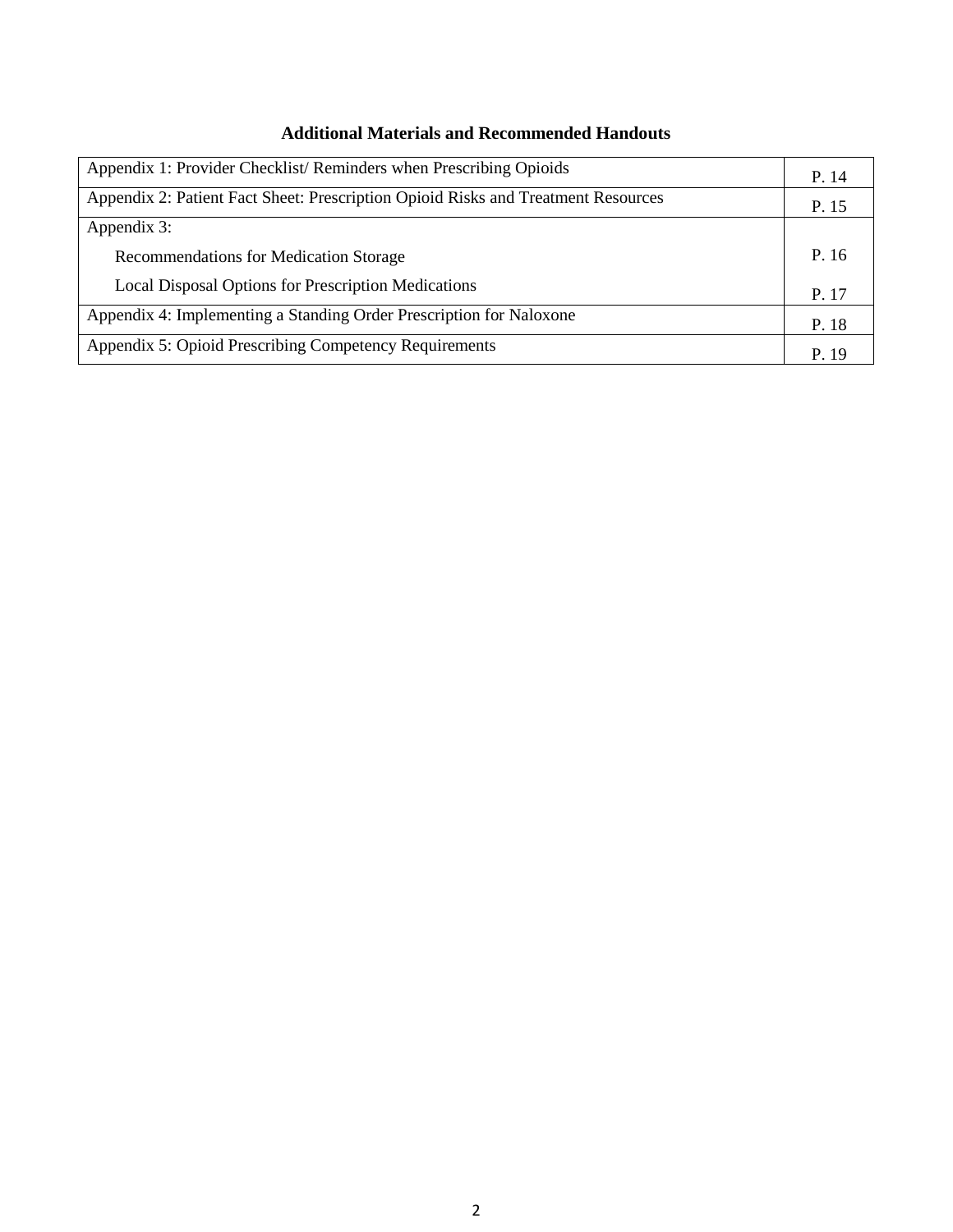# **Suggested Opioid Prescribing Guidelines FLOWCHART**

The following flow chart offers a suggested process for evaluating each patient to determine if prescription opioids are appropriate for their pain management

#### **ASSESSMENT**



prior attempts to treat the pain with prescription opioid treatments.  $\triangleright$  Do a Risk Assessment (medication abuse, psychosocial, psychiatric co-morbidity, substance use disorder, PTSD, suicide). If the patient is at risk for misuse or substance use disorder, make a plan to address and/or mitigate risks. Be sure benefits of opioid therapy outweigh potential risks.

#### **NON-OPIOID OPTIONS**

#### **Pharmacologic**

- Use MultiModal Analgesia (MMA) as first-line therapy (i.e., Acetaminophen and/or NSAIDS scheduled
- Medical interventions: (i.e. Local Anesthetics, Nerve-blocks)

#### **Non-Pharmacologic** Create a plan of treatment with the patient that incorporates

**GREEN**

**BEGIN**

**STOP! STOP**

**CAUTION**

- non-opioid interventions. Behavioral therapies: CBT, peer-to-peer or other peer support, case management, psychotherapy, and case management.
- Patient lifestyle improvement: exercise, weight loss.
- Primary Disease Management
- Physiotherapy modalities: OT, PT, Passive Modalities
- Discuss the use of a non-opiate directive for all future care.

# **ESTABLISHED PATIENTS**

**EACH VISIT**

- Use these guidelines with new and established patients.
- Reassess and screen patients for new and existing risks and work your way through the flowchart.
- Consider non-opioid options and the ability to taper opioids at every visit
- Educate patients on available treatment and resources if suspected misuse occurs.

#### **OPIOID PRESCRIBING CONSIDERATIONS**

#### **PROCEED WITH CAUTION!**

- $\triangleright$  Limit first time prescriptions to 7 day supply or less (5 days or less in ED) unless an exception applies. Any exception must be documented in the patient's medical record.
- **Prescribers should use the lowest effective dose, and as clinically appropriate, try to avoid** concurrent opioid and benzodiazepine prescribing
- Extended release long acting opioids should not be prescribed on the first visit. When prescribed for long term opioid therapy, providers must enter into patient treatment agreement plans and should consider co-prescribing Naloxone for patients.
- Educate patients (and caregivers if necessary) on benefits, side effects, risks and important safety measures (See patient fact sheets)
- Discuss the amount prescribed, the option to fill lesser amount, and proper storage & disposal. Document in the Medical Record: Exceptions and reasons, patient education and treatment plan

#### including follow up treatment & appointments.

#### **STOP! REASSESS**

- If you have concerns from your visit assessment, seek help from colleagues, community partners, or other specialists (e.g., addiction specialists).
	- Re-evaluate your treatment plan/seek help from specialists if the following:
		- o If your patient is not showing progress towards treatment goals
		- o Therapeutic goals no longer outweigh the risks
		- o If your patient shows signs of significant misuse or illicit drug use.
- Educate and refer patients to available treatment, and resources for overdose prevention and harm reduction as appropriate.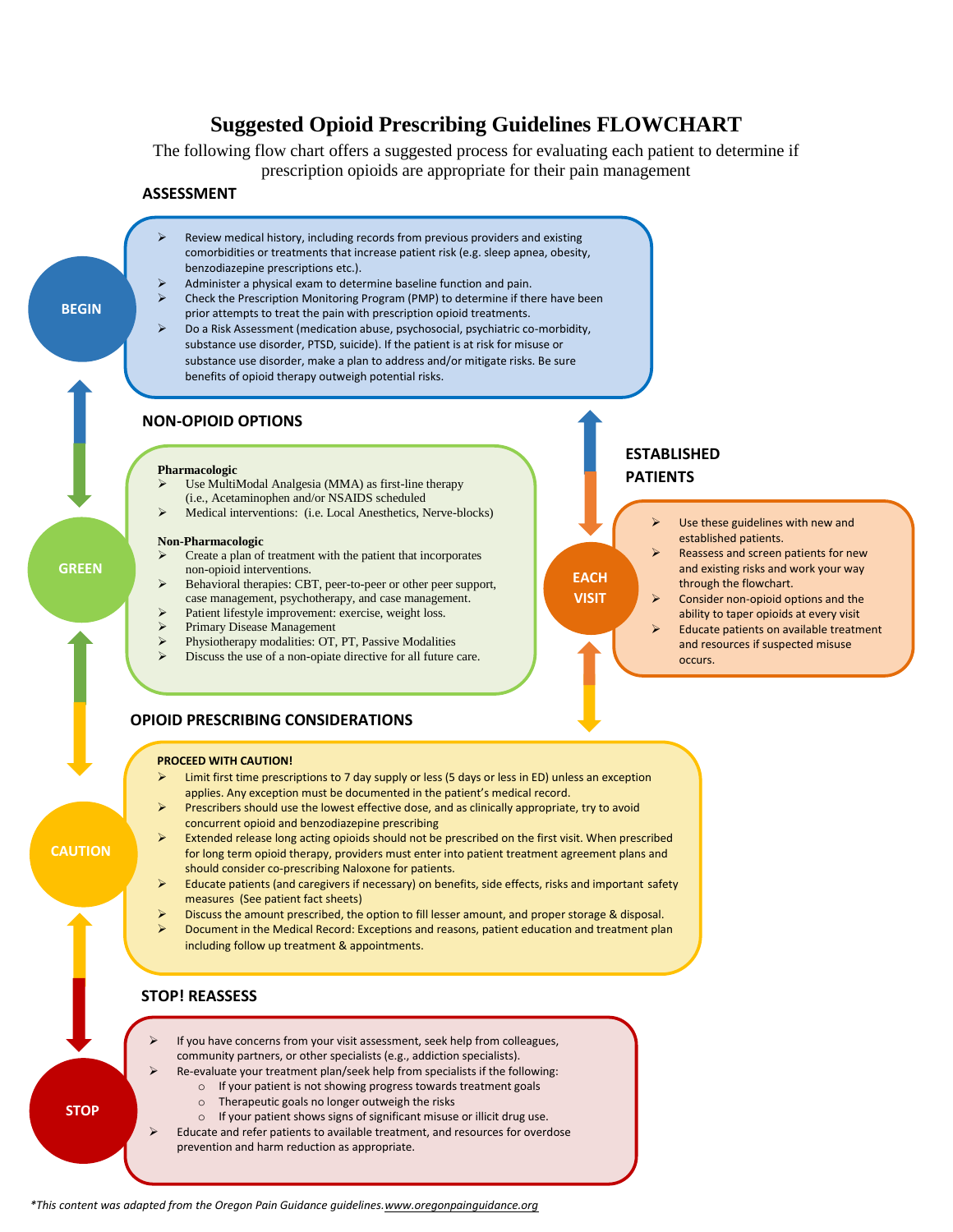# The leading voice for hospitals.

# **Recommendations and Guidance for Provider Specific Practices**

The goal of the provider specific guidance is to ensure that all treating providers and prescribers follow a general standard of care regarding the use of prescription opioids. Each recommendation is intended to cover equally all prescriptions that use an opioid and their derivatives. While this guidance provides recommended practices, the Massachusetts Hospital Association and the Massachusetts Medical Society have developed a quick checklist (*see Appendix 1*) that outlines the steps that prescribers should follow when issuing a prescription opioid. It should also be noted that while the terms "opioid" and "opiate" may be defined and used differently, providers should use the term similarly when considering how to incorporate the guidance below within their clinical practices.

### *1. Adopt appropriate screening and assessment of patient risks associated with prescription opioids including but not limited to the risk of opioid misuse and substance use disorders.*

Patient screening and risk assessment for substance use prior to prescribing an opioid can help providers deliver better care to patients while also identifying those at risk for opioid misuse or substance use disorder, and assisting or referring patients with active substance use disorder to find appropriate evidence-based addiction treatment options.

At a minimum, all providers should follow general standards for evaluating and screening a patient's level of risk for opioid misuse or substance use disorder. A medical history evaluation is necessary which should include prior attempts to treat pain with non-opioid modalities, psychiatric conditions or co-morbidity, personal and family history of substance use disorders, and health factors that could put the patient at increased risk for adverse outcomes (i.e. sleep apnea, benzodiazepines). As clinically appropriate, patients should be screened for, PTSD, suicide risk (prior suicide attempts, current suicidal ideation, and planning), and existing substance use disorder. In addition, a recent physical examination, current medication usage review, and appropriate diagnostic testing and pain assessment should be conducted as needed to determine baseline function and to ultimately determine whether pharmacologic pain management is appropriate.

Proper screening and assessment should be conducted to help providers not only customize treatment plans according to screening results, but also to refer patients with substance use disorders to evidence based addiction treatment and enhance safety and reduce harm for patients accessing addiction treatment as well as those not interested or unable to access addiction treatment. This can provide opportunities for education and early intervention for patients with active substance use disorder, risk for misuse or developing substance use disorder, or patients suspected of doctor shopping and diversion.

In addition to screening tools, prescribers are required to review information (including a patient's prior prescription history) available through the Massachusetts prescription monitoring program (PMP) prior to issuing a prescription for a Schedule II or III narcotic drug. It is strongly encouraged that prescribers also consult the PMP before writing any prescription opioid in another schedule or for a prescription that has a high risk of misuse (e.g., benzodiazepine). The state's Department of Public Health (DPH) [PMP Resource Website](http://www.mass.gov/eohhs/docs/dph/quality/drugcontrol/prescriber-guide-interpreting-pmp-data.pdf) provides information on how to use the PMP to determine a patient's prior prescriptive history.

The following recommended tools can help assess the potential risk of opioid misuse or substance use disorder based on patient characteristics:

- MA DPH Recommended tool: [SBIRT](http://www.mass.gov/eohhs/gov/departments/dph/programs/substance-abuse/prevention/screening-brief-intervention-and-referral-to.html)
- National Institute on Drug Abuse: Screening Tools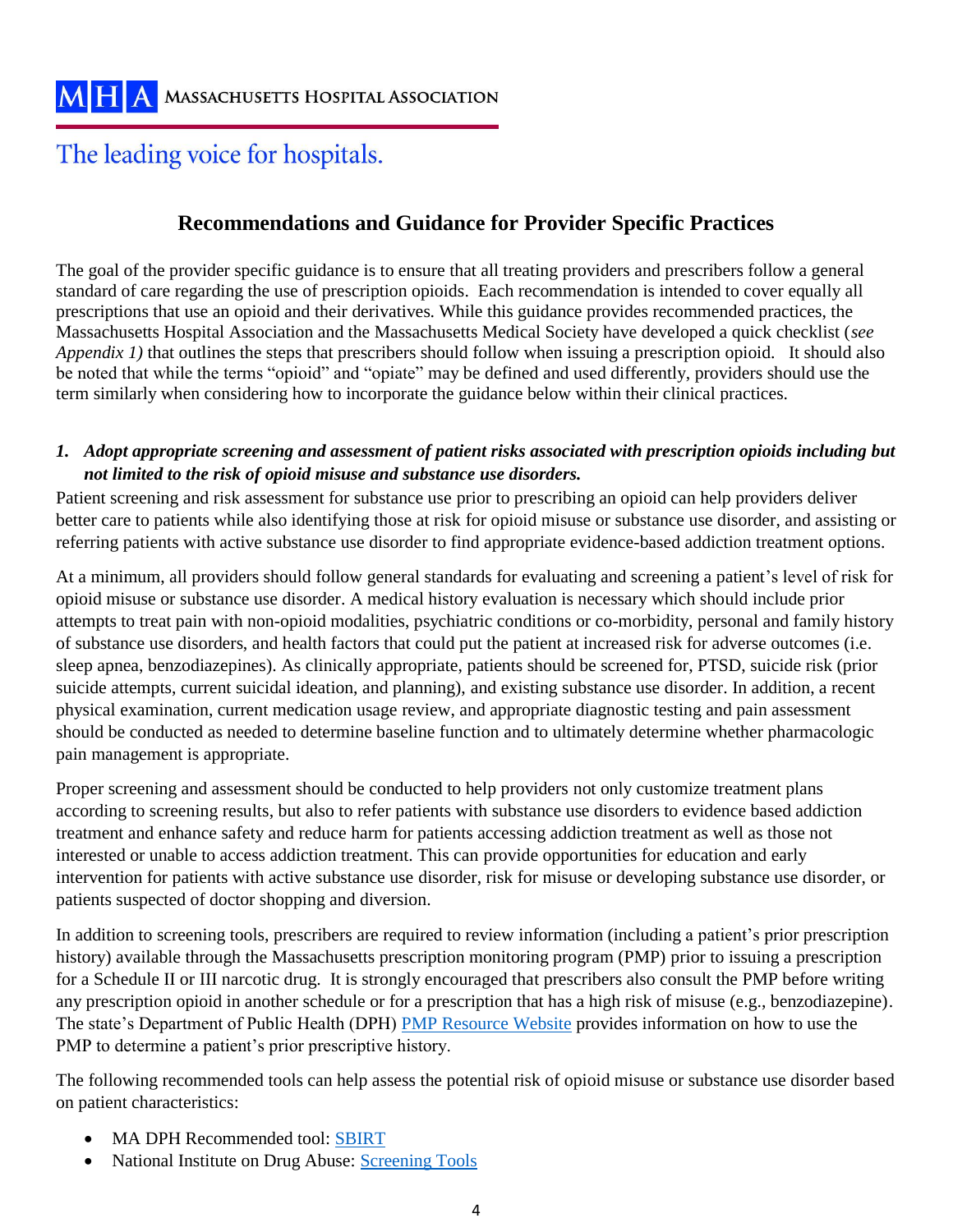- Screener and Opioid Assessment for Patients with Pain (SOAPP)
- Revised SOAPP (SOAPP-R)
- Opioid Risk Tool (ORT)
- Diagnosis, Intractability, Risk, Efficacy instrument (DIRE)
- Details on suggested screening tools and resources can be found in the "Screening Tools Resource Packet", that is available on the [MHA Substance Use Disorder Prevention and Treatment Task Force Website.](http://www.mhalink.org/Content/NavigationMenu/Newsroom/SubstanceAbuse/default.htm)

# *2. Incorporate within the treatment options the use of multimodal medications and alternative non-opioid options to limit unnecessary prescription opioids.*

In accordance with the Centers for Disease Control and Prevention (CDC) Guideline for Prescribing Opioids for Chronic Pain, providers should first consider alternative non opioid treatments prior to prescribing opioids as well as consider information obtained in initial evaluation and assessments to determine whether the patient is at risk of misusing opioids and/or developing a substance use disorder, or is suspected to have an existing substance use disorder. Alternative treatments that should be considered include:

*:*

### *Pharmacologic*

- Use MultiModal Analgesia (MMA) as first-line therapy
- (i.e. Acetaminophen and/or NSAIDS scheduled
- Medical interventions: (i.e. Local Anesthetics, Nerve-blocks)

## *Non-Pharmacologic*

- Create a plan of treatment with the patient that incorporates non-opioid interventions.
- Behavioral therapies: CBT, peer-to-peer or other peer support, case management, psychotherapy, and case management.
- Patient lifestyle improvement: exercise, weight loss.
- Primary Disease Management
- Physiotherapy modalities: Physical Therapy, occupational therapy, orthotics, alternative therapies (e.g., acupuncture)
- Providers should consider the development of an internal chart or guidance document for prescribers, such as the flow chart available on page 3 of this document.
- *Non–Opiate Directives* may also be used for individuals with active substance use disorder or for those in recovery. The voluntary non-opiate directive form indicates to all providers that an individual should not be administered or offered a prescription or medication order for an opioid. Patients can revoke the non-opiate directive form for any reason through written or oral means. Additional information will be provided on or after December 1, 2016 from the Department of Public Health in regarding the development of a standard form, including the form as part of the clinical operations, legal concerns (including dealing with guardians and health care proxies as well as compliance with state and federal confidentiality laws), and exemptions for emergency medical services personnel.

# *3. Limit prescription opioids as medically appropriate following state standards.*

Treatment and prescribing guidelines should be developed with the distinct goal of limiting and lowering dosage and supplies of prescription opioids circulating among patient populations whenever possible, and of adhering to prescribing practices that are within the best interest of patient and public safety.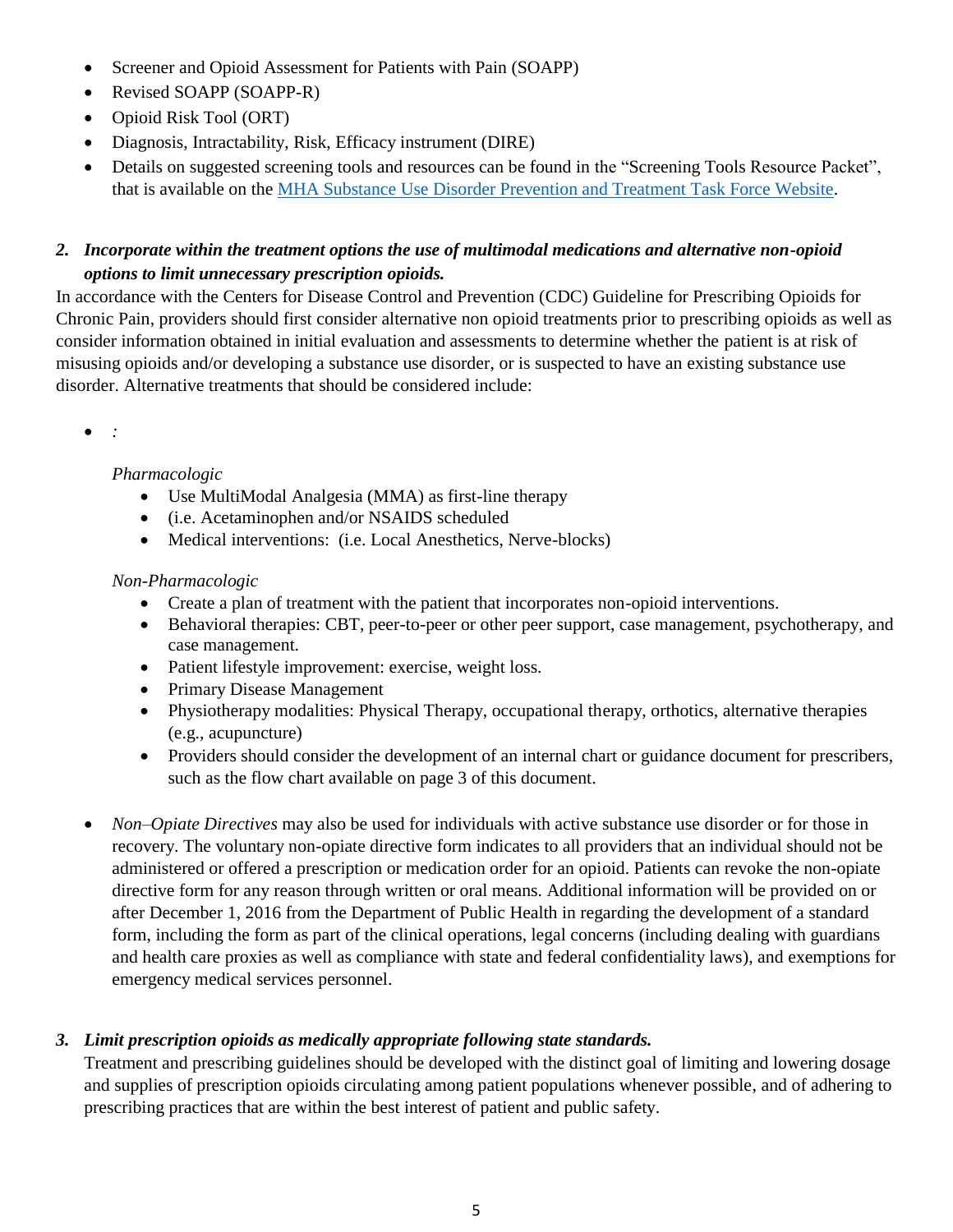Prescription Opioids: following current state law, all prescribers who issue a prescription for an opioid or opiate within a schedule II through VI, *must* consider the following as part of their prescribing practice.

- *For an adult age 18 or over, first-time opioid prescriptions must be limited to a seven day supply*, unless one of the following exceptions outlined below apply. This should apply to each new/first-time prescription for each new condition or treatment.
- *For minors under the age of 18, every prescription opioid must be limited to a seven day supply,* unless one of the following exceptions outlined below apply. This applies to all prescriptions regardless of how often the child is treated for a specific condition or treatment.
- *Please note, that prescription opioids issued from the Emergency Department should be limited to a five day supply.* The Massachusetts Hospital Association and the Massachusetts College of Emergency Physicians continue to support and encourage all ED clinicians to limit prescription opioids to no more than five (5) days pursuant to the MHA SUDPTTF Guidelines for ED Opioid Management that were issued in 2015. For more details, please go to the [MHA Substance Use Disorder Prevention and](http://www.mhalink.org/Content/NavigationMenu/Newsroom/SubstanceAbuse/default.htm)  [Treatment Task Force Website](http://www.mhalink.org/Content/NavigationMenu/Newsroom/SubstanceAbuse/default.htm)

Exceptions to the seven day Prescription Limit:

- The seven day limit would not apply to any prescription opioid that is provided to a patient who is currently being treated for a substance use disorder or opioid dependence (e.g., methadone, buprenorphine/naloxone products, or other such medications used to address withdrawal symptoms as determined by the treating clinician). However, providers should document in the medical record each and every time an outpatient opiate prescription is provided to a patient for such treatments to demonstrate (if audited) that the prescription qualifies for this overall exception to the prescribing limits. (For example, note: "This prescription is for the purpose of substance use disorder or opioid dependence treatment")
- Prescriber may issue a prescription to an adult or minor for more than seven days, provided that they document in the medical record the information listed below. While this information does not have to be documented on the prescription, it is recommended to prevent unnecessary questions or confusion between pharmacy and prescriber. The patient's medical record *must* include the following:
	- o For an adult:
		- 1. Document that the prescription is for either: (1) an acute medical condition (as determined by the treating clinician pursuant to his or her medical judgment), (2) chronic pain management, (3) pain associated with a cancer diagnosis, or (4) palliative care; and
		- 2. Provide a brief description of the actual condition or treatment that necessitates more than seven days; and
		- 3. Indicate that there are no known or available non-opioid alternatives appropriate to address the patient's specific medical condition.
	- o For a minor (under age of 18):
		- 1. Document that the prescription is for either: (1) an acute medical condition, (2) chronic pain management, (3) pain associated with a cancer diagnoses, or (4) palliative care; and
		- 2. Provide a brief description of the actual condition or treatment that necessitates more than seven days; and
		- 3. Indicate that there are no known or available non-opioid alternatives appropriate to address the patient's specific medical condition; and
		- 4. Document that there was a discussion with the parent/guardian of the known risks with the specific prescription and why it is necessary for that condition/treatment (which may occur before or after the prescription was issued).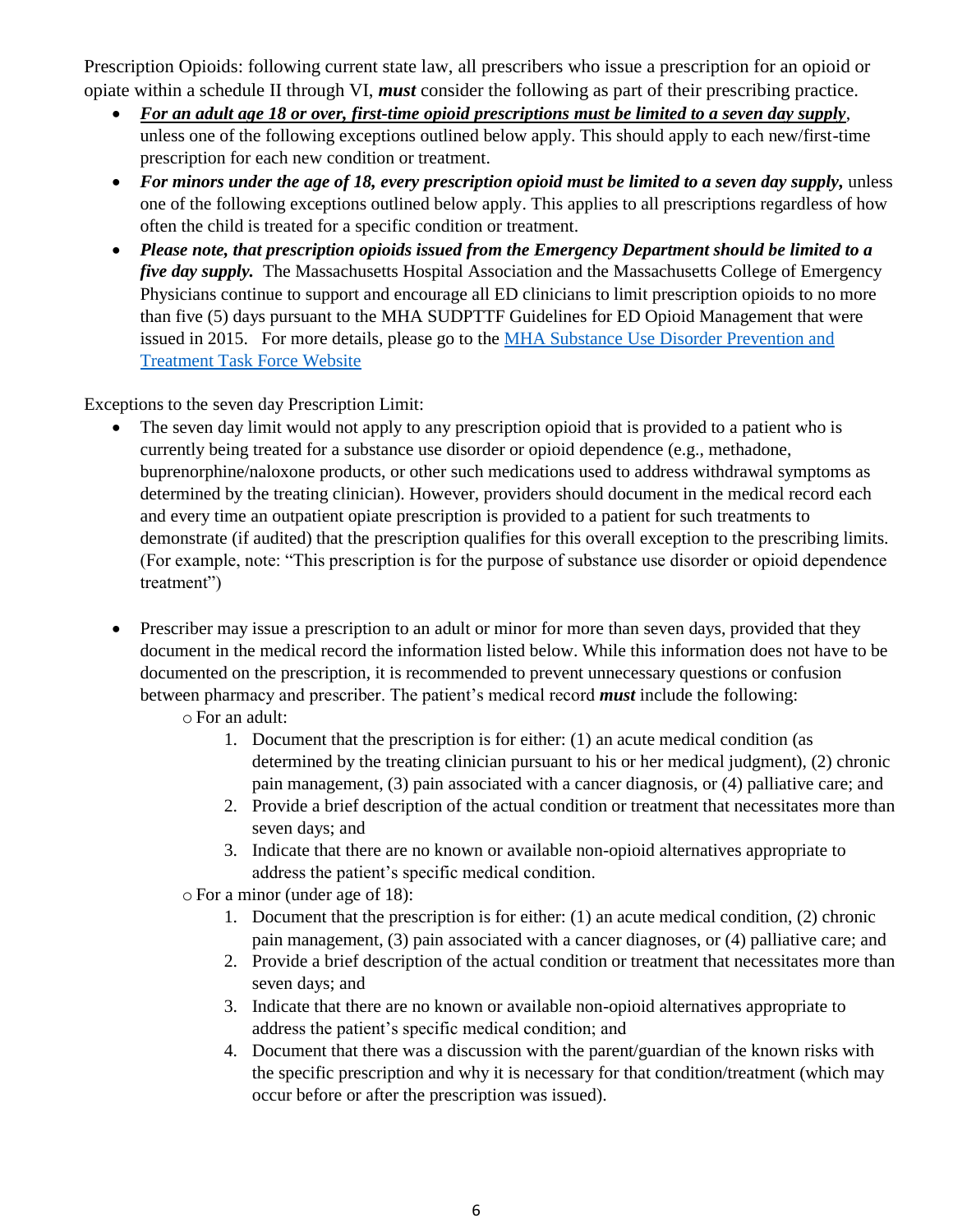#### **Other Prescriptive Practice Requirements:**

- **Extended-release long-acting opioid** prescriptions should be used only when medically necessary and with documented diagnosis related to chronic pain, cancer, or palliative care. If an extended-release long-acting opioid is prescribed for the first time, providers *must* conduct the following services, and while not required to, should document in the patient's medical record the occurrence and findings of the services below:
	- o Evaluation of the patients current condition, risk factors for substance misuse or abuse, history of substance abuse, and current medication usage; and
	- o Discussion with the patient, documented in their medical record, that the prescribed medication is an appropriate course of treatment based on the medical need of the patient.
	- o Please note that if the extended-release long-acting opioid is prescribed during the course of longterm pain management, the prescriber *must* enter into a written pain management treatment agreement that are filed in the patient's medical record or included in the patient's electronic health record and include the following:
		- Benefits of prescription, and
		- Risk factors for misuse or abuse
- Prior to issuing any **Schedule II prescription opioids**, prescribers *must:*
	- o Include a note on the prescription that it may be filled at a lower amount (partial-fill) than prescribed. Please note that we recommended that providers also inform the patient that if they choose to partially fill their prescription, the remaining prescription will be void and the patient will need to make a subsequent appointment with the provider to obtain further prescription opioids,
	- o have the following discussions with their patients:
		- Any known risks associated with the specific opioid prescription, and
		- The amount to be prescribed and the option to fill the prescription in a lesser amount
	- o Prescribers *must* use the PMP (prescriptions monitoring program) prior to issuing a narcotic drug that is contained in schedule II or III.
	- o While not required, it is recommended that prescribers document these discussions in the patient's medical record.
- Prescribers should be aware that opioid selection, initial dosing, and titration should be individualized according to patients' health status, previous exposure to opioids, attainment of therapeutic goals, and predicted or observed harms
- Subsequent prescriptions should also be for limited day supplies and minimal refills to allow for continued monitoring to ensure that potential therapeutic benefits outweigh any potential harm of continued use. There is limited evidence to the effectiveness of long term or chronic opioid analgesic treatment in significant pain relief and improvement in function. In fact, long term opioid use increases the risk of tolerance and the need to continuously increase dosage.

### *4. Provide continuous education through the treatment continuum including prior to prescribing and during active treatment*

For patients where the therapeutic benefits outweigh or are likely to outweigh potential harms of prescription opioids for pain management, the following should be included into practice by each prescriber:

*Prior to prescribing, providers should educate and discuss with patients so they fully understand risks and set realistic goals and expectations.* Discussions should include the patient's view about opioids which can help formulate appropriate treatment plans and set appropriate expectations.

- Minimize Side Effects
	- o Educate on potential side effects and risks associated with chosen treatment.
	- o Educate on the general risks associated with treatment using prescription opioids, as outlined in the MHA SUDPTTF template "Patient Fact Sheet - Prescription Opioid Risks and Treatment Resources" ( *see Appendix 2*)
- Goals & Expectations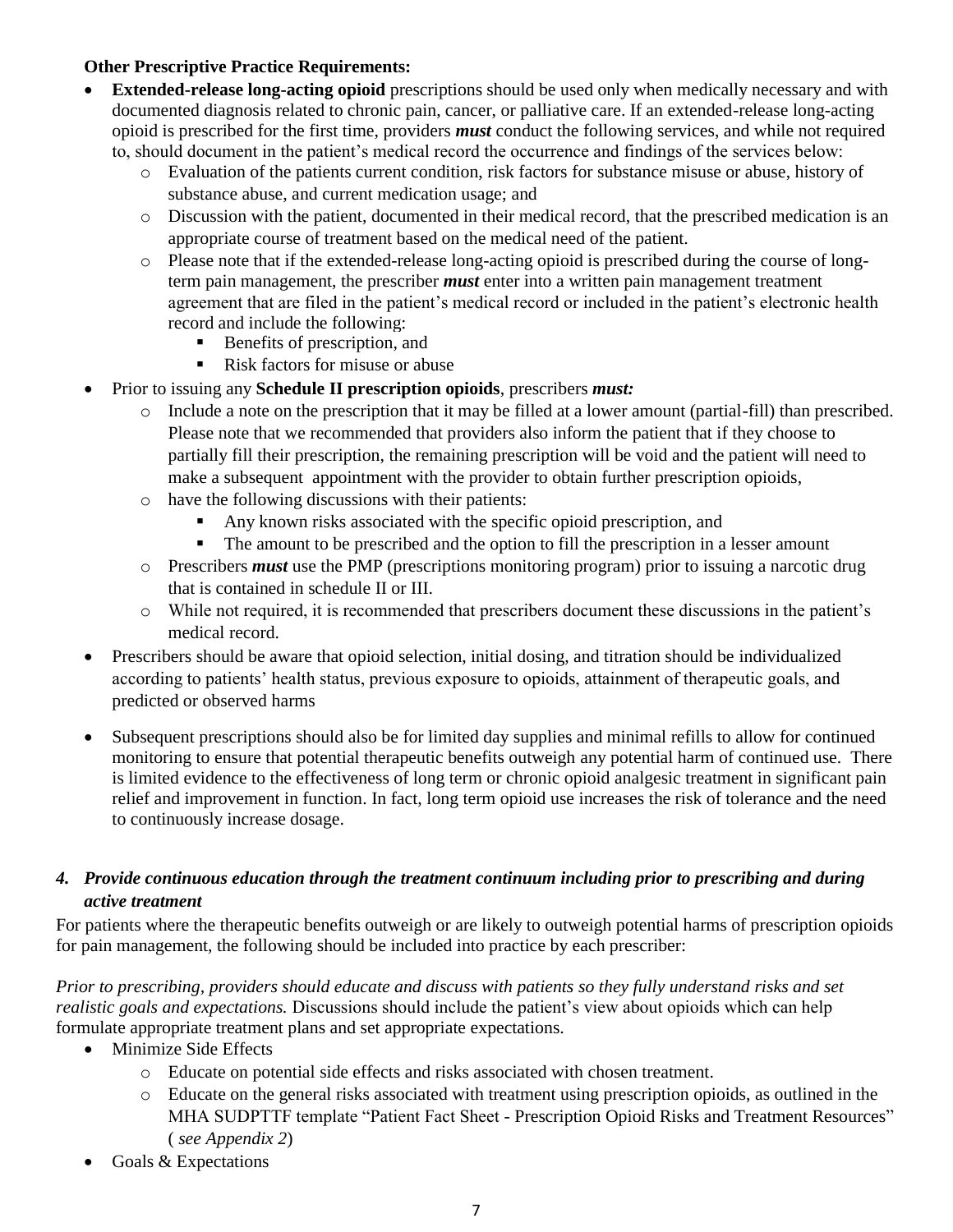- o Pain Reduction:
	- Total pain relief is rare
	- Goal is to take the "edge off" and reduce pain 20-30%
	- Expect a 2-3 point reduction on a 10 point pain scale where " $10$ " is the worst pain imaginable.
- o Improve function
	- Ultimate goal to improve quality of life (QOL)
	- Degree of pain that interferes with QOL is person dependent
	- **Measure improvement with a QOL scale**

*Patient Treatment Agreement Plans for extended-release long-acting opioids: Patient treatment agreement plans are* required in the event that a practitioner recommends that an extended-release long-acting opioid be used during the course of **long term pain management**. Treatment plans should address the benefits and risk factors for misuse and should be included in the patient's medical record or electronic health file.

*Patient Treatment Agreement Plans for all other opioids:* Treatment plans can ensure both patient and provider are in agreement on treatment plan as well as the management of the plan during the course of treatment. If the prescribing provider and the treating provider are different, there should be discussion between the providers as to who would be the most appropriate provider to manage this aspect of the patients care and sign the management agreement with the patient. Treatment plans should include:

- Expected and realistic benefits of treatment
- Guidelines for safe and appropriate use
- Monitoring practices for treatment progress including risk screenings as appropriate
- Ongoing/Random Urine Drug Screening
- Benchmarks to stop treatment, tapering procedure, and plan to approach withdrawal symptoms

*After prescribing has occurred,* providers have a responsibility for ensuring patients are provided the necessary information to help make the best health care decisions during the course of their treatment. Provider driven education should include:

- Option to pick up a partial fill at the pharmacy for Schedule II prescription opioids. Patients should be notified that the remainder of a partial fill prescription will be voided and the patient should contact their provider if they need additional medication.
- The quantity, proper dosage, and usage of the medication.
- Proper Storage and Disposal Information as outlined in the template "Storage & Disposal Fact Sheet"
- Treatment and substance use services available:
	- o Information and Referrals for Substance Abuse Services: 1-800-327-5050 TTY: 800-439-2370 or online at Massachusetts Substance Abuse Information and Education Helpline [http://helpline](http://helpline-online.com/)[online.com/](http://helpline-online.com/)
	- o The Massachusetts Behavioral Health Partnership operates the Massachusetts Behavioral Health Access (MABHA) website [\(www.mabhaccess.com\)](http://www.mabhaccess.com/) which provides a statewide resource of substance use services available to the general public. The MABHA website provides information on capacity for 24 hour levels of care, diversionary services, as well as emergency service programs. The website also provides the insurance carriers that providers/facilities will accept.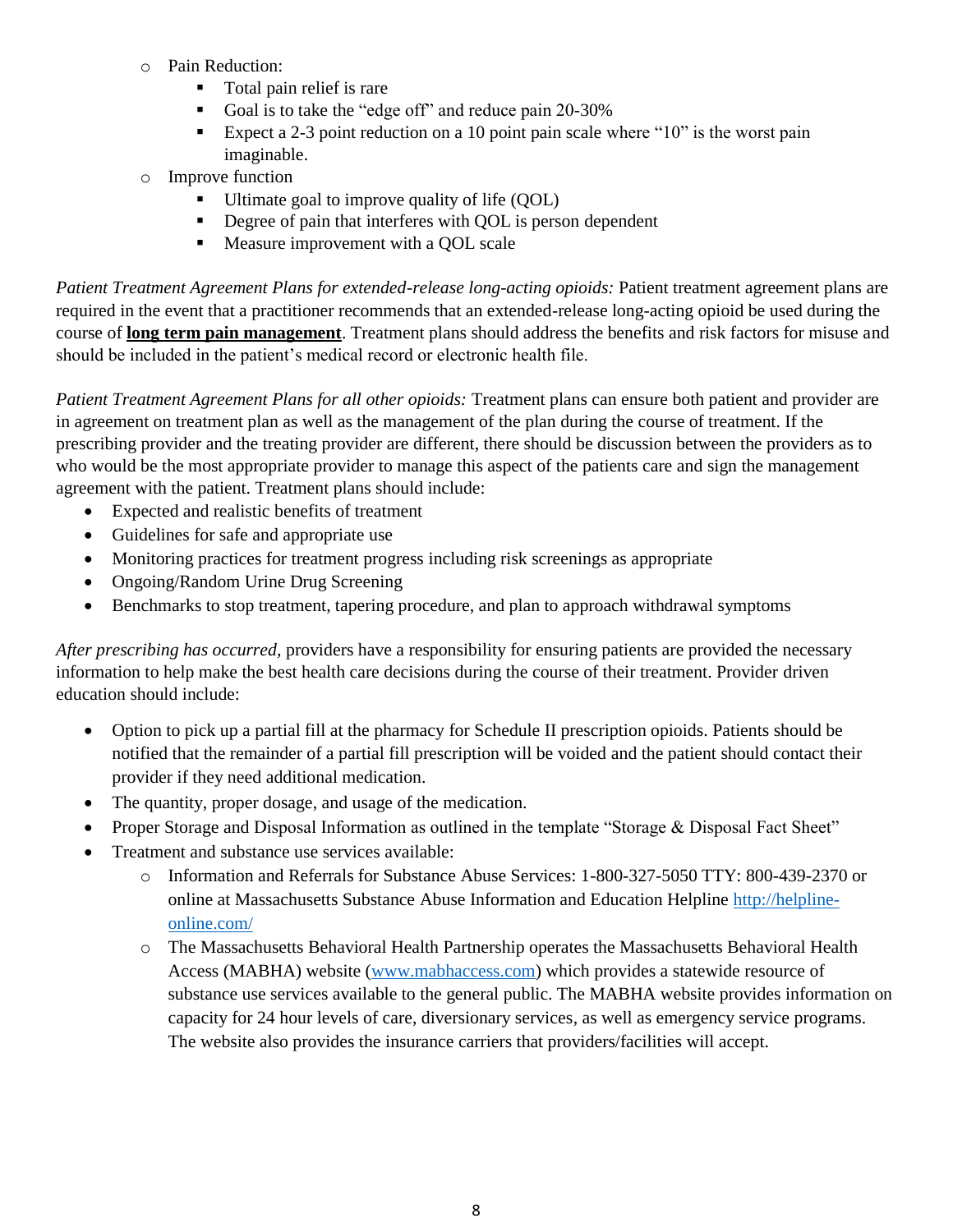## *5. Consider options for pain management treatment follow up and best practices for ending prescription opioid treatment that are in the best interest of the health and wellbeing of patient populations.*

Providers should schedule follow up appointments in accordance with the treatment plan agreement between provider and patient. Follow up should include an evaluation of the patient's health status, the patient's treatment plan, any new medications or medical services received, and any adverse side effects experienced by the patient. In addition, provider should follow provisions detailed in the patient agreement associated with drug testing.

Providers should consider terminating treatment plans if:

- o Patient is not showing progress towards treatment goals
- o Therapeutic benefits no longer outweigh the risks
- o Person is presenting with active substance use
- o Suspected misuse or handling of prescription opioids

If the decision to terminate treatment is made, the provider should determine whether appropriate care includes opioid agonist therapy, tapering, or discontinuation of opioid therapy as appropriate for the patient. A person who develops (or is suspected of) substance use disorder should be referred for substance use disorder treatment. .

For patients at low risk, not presenting with active substance use, and not suffering from adverse reactions to opioid medication, prescribers should discuss tapering options. These discussions should include the appropriate setting and time frame based on patient specific factors including but not limited to risk of withdrawal, duration of opioid therapy, medical and psychological comorbidities, and the clinical need for rapid taper.

Regardless of the reason for stopping treatment, providers are responsible for continuing to assist their patient in the tapering process, withdrawal process, or connecting their patient to substance use treatment and resources when appropriate.

Continuing to follow patients or oversee their care means not denying them the medically necessary treatments for their pain, substance misuse, or substance use disorder. If internal services are not available, providers can use resources listed with the Massachusetts Substance Abuse Information and Education Helpline at [http://helpline](http://helpline-online.com/)[online.com/](http://helpline-online.com/) to assist patients in finding necessary programs.

*6. Develop a comprehensive pain stewardship program to ensure proper internal controls to appropriately manage patient populations*

Hospitals should work with their medical staff to implement a comprehensive pain stewardship program to ensure proper internal controls are in place to best provide pain stewardship services to patient populations. MHA will be working with members to develop best practices which will be released at a later date. In general, the program components should include a multi-disciplinary pain committee to oversee all aspects of program development within the hospital to accomplish the following:

- Suggest opioid prescribing parameters based on evidence-based guidelines consistent with new federal and state regulations
- Utilization of multimodal analgesia as a foundation for acute pain management
- Ensure components of the program are modified to accommodate specific patient populations; ( i.e. Surgical, Obstetrics, Geriatrics, acute injury)
- Implement educational initiatives for executive senior leadership, providers, ancillary clinicians, and patients around redesigned approach to acute and chronic pain management
- Utilize elements of the tool kit which include; web based initiatives, educational pain brochures, minipresentations for specific audiences (i.e. nurses, pharmacists, providers)
- Track compliance with recommendations of Comprehensive Pain Stewardship Program to ensure adoption of a standardized approach among providers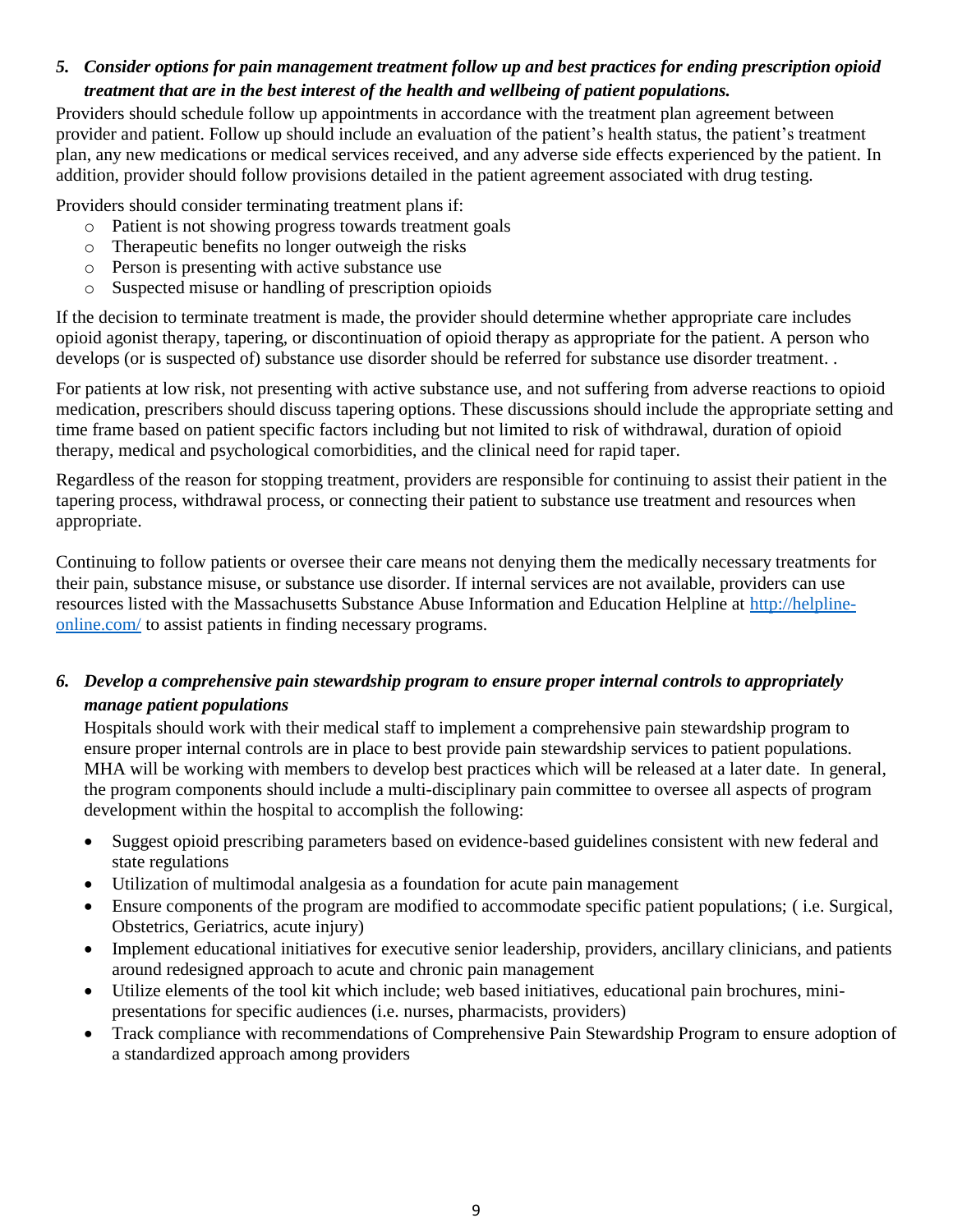# **Hospital Organizational Guidance/Recommendations**

In addition to working with clinical staff to ensure that prescribers are following common standards for treating patients using prescription opioids, hospitals should also consider the development of standardized patient educational materials as well as internal policies to monitor use and disposal of prescription opioids by hospital staff.

## *1. Provide patients with standard patient fact sheets that outline the risks associated with the use of prescription opioids as well as guidance on storage and disposal.*

- The patient fact sheet "Prescription Opioid Risks and Treatment Resources" was developed and endorsed by the Massachusetts Hospital Association and the Massachusetts Medical Society to provide a general template, based on national and local resources, to ensure providers are communicating risks in a consistent manner. This fact sheet will be updated based on guidance that may be issued from regulatory agencies *(see Appendix 2)*
- The "Recommendations for Medication Storage" and "Local Disposal Options for Prescription Medications" were also developed as common templates that use national and local guidance on easy to read one page documents on how to safely store prescriptions as well as locations in local communities to dispose of unused prescriptions that have a high risk of misuse. *(see Appendix 3)*

## *2. Implementing a Standing Order Prescription for Naloxone*

 The "Implementing a standing order prescription for Naloxone" guidance document was developed to provide a short form that outlines the key requirements and provider education resources for outpatient pharmacies that are looking to adopt a Naloxone standing order. *(see Appendix 4)*

## **3.** *Implement internal processes to monitor for appropriate opioid prescribing based on clinical and departmental best practice standards***.**

- Consider the development of an internal analytical report that monitors and alerts certain internal staff if a prescriber is routinely issuing prescription opioids with a high risk of misuse beyond seven days. Report should be analyzed for appropriateness based on patient condition/diagnosis, department specific best practices, and used to implement training and educational action plans for necessary staff.
- As an alternative, hospitals should consider using state available data through the PMP to determine if there are prescribers who are inappropriately prescribing opioids. Pursuant to state law, on or after March 2017, the Department of Public Health is required to issue reports to individual prescribers that analyzes if the quantity and volume of their schedule II and schedule III opioid prescriptions are an outlier from similar providers in the same specialty. MHA will be working with members to determine an appropriate process for facilities to request copies of this report from each provider, and, should the individual provider receive such a report, to determine if further education should occur with those providers.

# *4. Develop internal policies to reduce the potential for opioid diversion within the hospital setting by providers and other employees*

- Hospitals should create a multidisciplinary diversion oversight committee (Controlled Substance Diversion Prevention Committee) responsible for reviewing root causes of diversion incidences, preventative solutions, existing internal policies and procedures for both efficacy and compliance, and ensuring proper alignment of necessary resources to oversee diversion preventatives initiatives.
- Broad-based educational efforts must be instituted that focus on the nature and scope of the problem, signs and symptoms of possible diversion and substance use disorder, and proper ways to respond if diversion is suspected. This effort should include the following discussion/education with all staff that have access to prescriptions with a high risk of misuse:
	- o The entire workforce with ready access to controlled substances should be informed of the threats to life and career presented by drug diversion.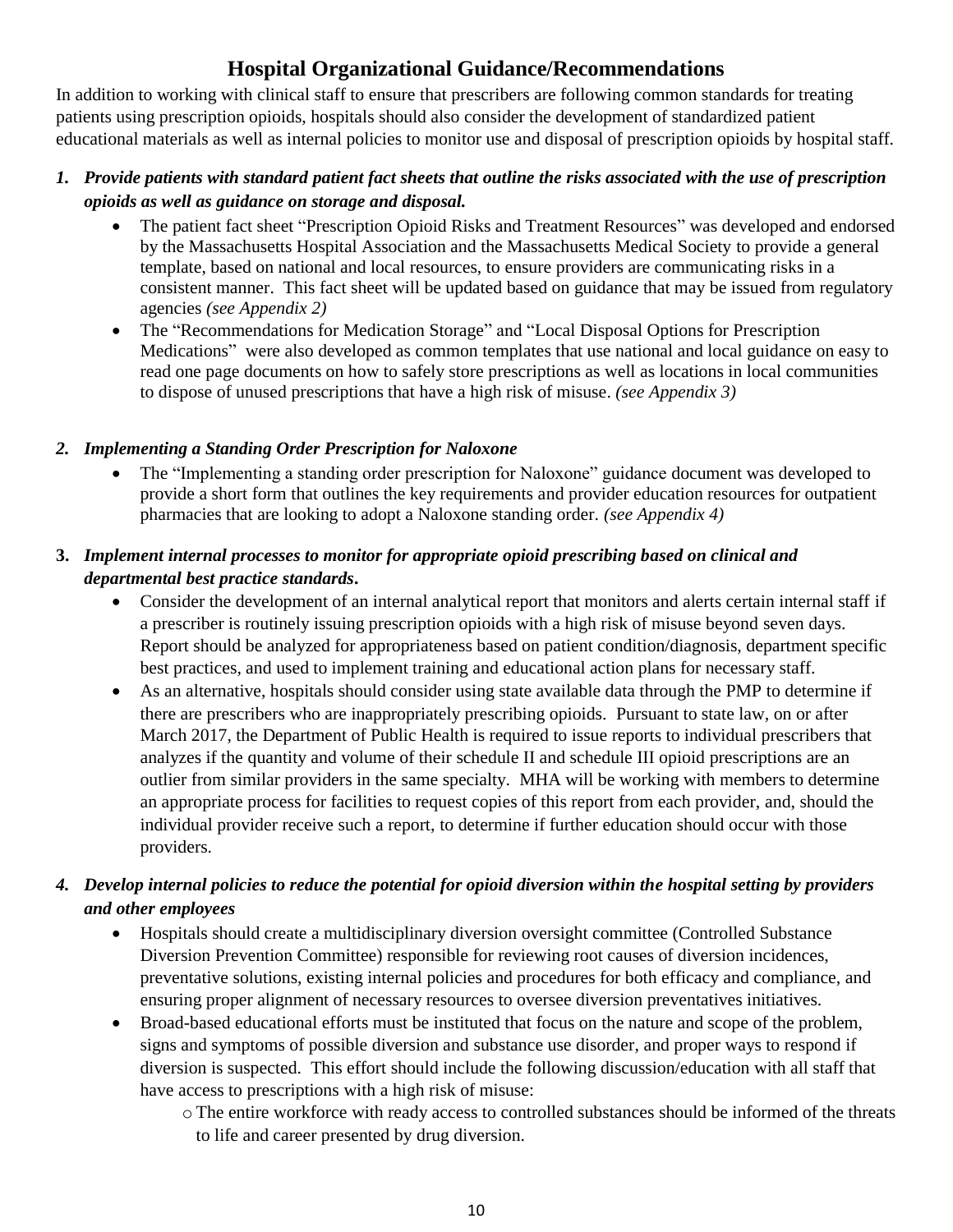- o Employees should be made aware that procedures are in place to facilitate detection, with the objective of preventing patient harm, diversion-related addictive illness, and drug-related deaths.
- o Employees also should be taught how to access available resources if they suspect diversion is occurring.
- Hospitals should update internal procedures on appropriate chain of custody for prescription opioids from ordering and receipt, to administration, waste and disposal including the use and documentation of witness accounts of disposal and waste.
- The hospital should maintain records in accordance with law and regulations, licensure and professional standards of practice. This includes surveillance system reporting from automated dispensing systems or vaults as well as hard copy records when automated systems are not in use.
	- o Records of usage are appropriately reviewed, maintained and discrepancies are resolved within the hospitals defined time.
	- o Procedures should be in place defining the resolution process and what happens when the discrepancy cannot be reconciled.
- Hospitals have policies and procedures in place on reporting incidents of diversion or loss of controlled substances that are in accordance with the following state and federal requirements:
	- o **DEA -** <https://www.deadiversion.usdoj.gov/webforms/dtlLogin.jsp>
	- o **DPH -** <http://www.mass.gov/eohhs/docs/dph/quality/drugcontrol/drug-incident-report-form.pdf>
	- o **MA Board of Registration in Pharmacy**  [http://www.mass.gov/eohhs/docs/dph/quality/boards/pharmacy/borp-report-loss-controlled](http://www.mass.gov/eohhs/docs/dph/quality/boards/pharmacy/borp-report-loss-controlled-substance.pdf)[substance.pdf](http://www.mass.gov/eohhs/docs/dph/quality/boards/pharmacy/borp-report-loss-controlled-substance.pdf)

Please note that there are several best practices and sample policies that are currently in development by national organizations and MHA is committed to developing a forum for hospitals to review and discuss ways that members can uniformly adopt such policies and practices once they are issued.

# *5. Develop capacity for screening, treating and referring patients with substance use disorders for evidencebased addiction care.*

- To ensure appropriate referrals and improved communication/sharing of information following acutelevel care to a post-acute or primary care provider hospitals should, at a minimum, work with medical staff and case management to ensure that the patient is adequately prepared for a safe transition from an acute care hospital to follow up care for substance use disorder treatment. The key information that all staff should ensure are included with the patient discharge/transfer documentation includes:
	- o For patients transferred from the ED directly to inpatient or community based substance use disorder treatment service:
		- Discharge Summary including past medical and psychiatric diagnosis, presenting issue, physical examination findings and diagnosis within the ED;
		- Reconciled medication list (include last doses for all meds);
		- Copy of most recent labs as well as pending lab and test results; and
		- Copy of recent radiology, imaging, or other diagnostic services (i.e. MRI, EKG).
	- o For patients transferred from the Acute Medical Service to an inpatient or community based substance use disorder treatment service:
		- All of above PLUS 72 hour medication administration record;
		- Discharge medication reconciliation;
		- Blood glucose over the past 72 hours if diabetic;
		- **Specialist consultant notes; and**
		- List of aftercare or other follow up appointments (date/time/clinician/phone number).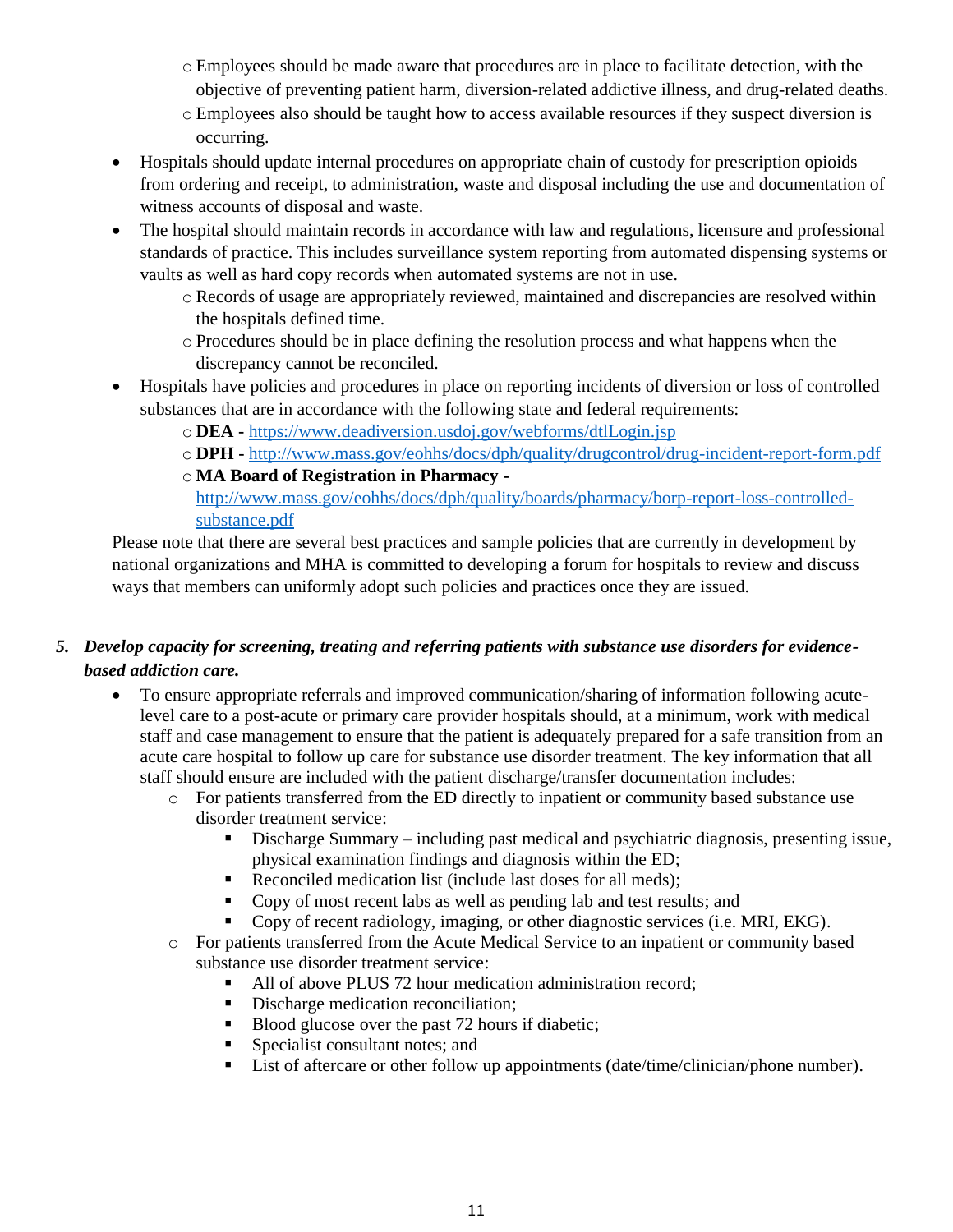- *6. Hospitals should ensure providers are aware of and in compliance with new pain management education requirements as part of their licensing, credentialing, or renewal process.* 
	- Following the guidance and instructions from the Board of Registration in Medicine, practitioners applying to renew their license or obtain a new license must complete at least three credits of education and training in pain management and opioid education. This applies to all practitioners who prescribe controlled substances (schedule I through VI).
	- The pain management training required in M.G.L. c. 94C, § 18(e) includes the following elements:
		- o Effective pain management
		- o Identification of patients at risk for substance use disorders
		- o Counseling patients about the side effects, addictive nature and proper storage and disposal of prescription medications
		- o The risks of abuse and addiction associated with opioid medication
		- o Appropriate quantities for prescription medications that have an increased risk of abuse; and
		- o Opioid antagonists, overdose prevention treatments and instances in which a patient may be advised on both the use of and ways to access opioid antagonists and overdose prevention treatments.
	- Local courses that would qualify under the M.G.L. c. 94C, § 18(e) criteria include: (1) "Managing Pain [Without Overusing Opioids"](http://www.massmed.org/Continuing-Education-and-Events/Online-CME/Courses/Managing-Pain-Without-Overusing-Opioids/Managing-Pain-Without-Overusing-Opioids/), (2) "Evaluating and Treating Pain: Principles and Practice of Pain Medicine [2016"](http://cmeregistration.hms.harvard.edu/events/evaluating-and-treating-pain-principles-and-practice-of-pain-medicine-2016/event-summary-d19cae4b42244d04ba7ad52669206d4f.aspx), (3) "Extended-Release and Long- [Acting Opioids, Assessing Risk, Safe Prescribing"](https://rems.community360.net/default.aspx), (4) ["The Safe](https://www.scopeofpain.com/)  [and Competent Opioid Prescribing Education \(Scope of Pain\) Program"](https://www.scopeofpain.com/).
	- Courses/Classes and resources for CME credits can be found by visiting:
		- o Massachusetts Medical Society [Courses on Pain Management](http://www.massmed.org/Continuing-Education-and-Events/Online-CME/Online-CME-Courses/#OPM) or [Prescriber Education](http://www.massmed.org/Patient-Care/Health-Topics/Opioids/Prescriber-Education/)
		- o Bureau of Substance Abuse Services (BSAS) Sponsored [Training & Continuing Education](http://www.mass.gov/eohhs/gov/departments/dph/programs/substance-abuse/providers/substance-abuse-training.html)
		- o American Society of Addiction Medicine [Educational Resources](http://www.asam.org/education/resources)
		- o Providers Clinical Support System for Opioid Therapies: treatment of pain [\(www.pcss-o.org\)](http://www.pcss-o.org/) or opioid use disorder (www.pcssmat.org)

## *7. Work with appropriate residency and fellowship programs to adopt these Core Opioid Prescribing Competency Requirements to train prescribers*

- MHA, joined by the Massachusetts Medical Society, the Conference of Boston Teaching Hospitals, and the Department of Public Health, strongly recommends the adoption of opioid prescribing core competencies as a critical framework in which any prescribing practice occurs. While all prescribers should be aware of and be provided with resources to ensure adoption of these competencies as part of their practice, appropriate residency and fellowship programs should specifically ensure the following standards are part of any training program:
	- o Adopt the attached "Core Opioid Prescribing Competencies" that have been *endorsed by all Massachusetts Medical, Dental, Physician Assistant and Advance Practice Registered Nurse professional societies and schools*. (*see Appendix 5*)
	- o Require each resident/fellow, within applicable programs, to complete (prior to completion of the residency/fellowship program) a medical education course on substance use disorder and pain management consistent with the themes identified in M.G.L. c. 94C, § 18(e) criteria: (1) ["Managing Pain Without Overusing Opioids"](http://www.massmed.org/Continuing-Education-and-Events/Online-CME/Courses/Managing-Pain-Without-Overusing-Opioids/Managing-Pain-Without-Overusing-Opioids/), (2) "Evaluating and Treating Pain: Principles and [Practice of Pain Medicine 2016"](http://cmeregistration.hms.harvard.edu/events/evaluating-and-treating-pain-principles-and-practice-of-pain-medicine-2016/event-summary-d19cae4b42244d04ba7ad52669206d4f.aspx), (3) "Extended-Release and Long- [Acting Opioids, Assessing Risk,](https://rems.community360.net/default.aspx)  [Safe Prescribing"](https://rems.community360.net/default.aspx), (4) ["The Safe and Competent Opioid Prescribing Education \(Scope of Pain\)](https://www.scopeofpain.com/)  [Program"](https://www.scopeofpain.com/). Additional pain management training courses are available online at MMS Courses on [Pain Management](http://www.massmed.org/Continuing-Education-and-Events/Online-CME/Online-CME-Courses/#OPM) or [Prescriber Education.](http://www.massmed.org/Patient-Care/Health-Topics/Opioids/Prescriber-Education/) Future additional courses may be available at a later date that meet the theme identified in this guidance and within M.G.L. c. 94C, § 18(e).
	- o Hold at least one **annual** resident/fellow meeting or training (as part of orientation, grand rounds, computer based training, or other appropriate delivery method) discussing the core competencies and how to adopt them as part of their practice.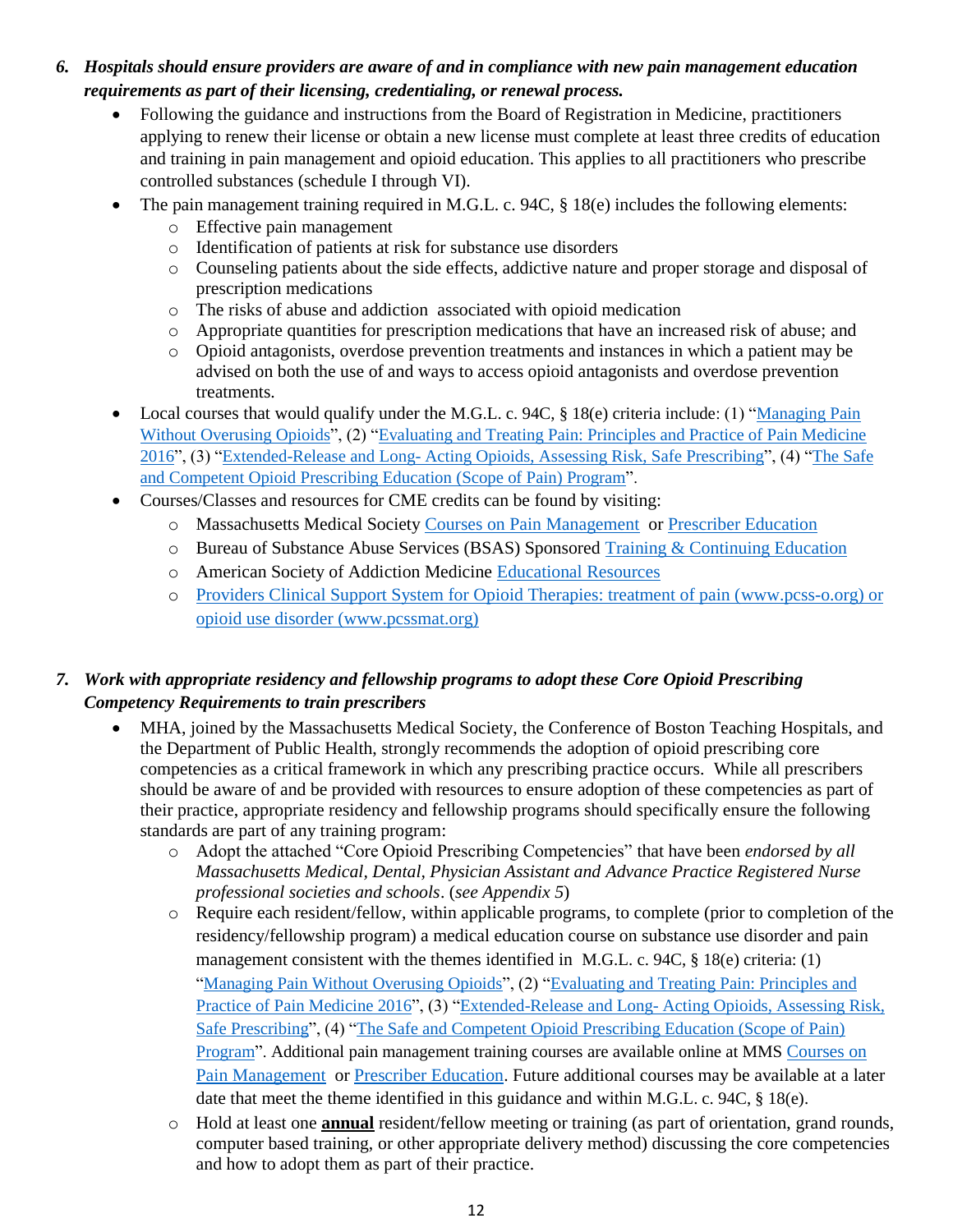## *8. Hospitals should determine the ability and capacity for increasing the number of prescribers with DEA-X license:*

- Hospitals should use existing resources such as credentialing offices and pharmacy records to identify DEA X-licensed providers, those actively prescribing buprenorphine, and adherence to prescribing panel sizes. This information should be used to analyze the need for additional providers, including incentives that may be used to encourage participation in or expanding existing prescriber's panels. This includes the following:
	- o Create internal consulting process for learning opportunities among both new and experienced staff
	- o Identify external training opportunities to increase knowledge and skills for medication assisted treatments
	- o Consider using residency programs to increase the number of providers with DEA-X licenses and as a systematic way to provide supportive training for buprenorphine prescribing.
- Patients with opioid use disorders often have a range of unmet psychosocial needs. Therefore, to support the use of medication-assisted treatment for hospitalized patients, hospitals should develop multidisciplinary treatment programs that use pharmacy, nursing, social work, and/or case management services to facilitate the smooth transition of patients to the community. Hospitals should establish functional referral relationships with community agencies and providers that offer medication-assisted treatments and other specialty services.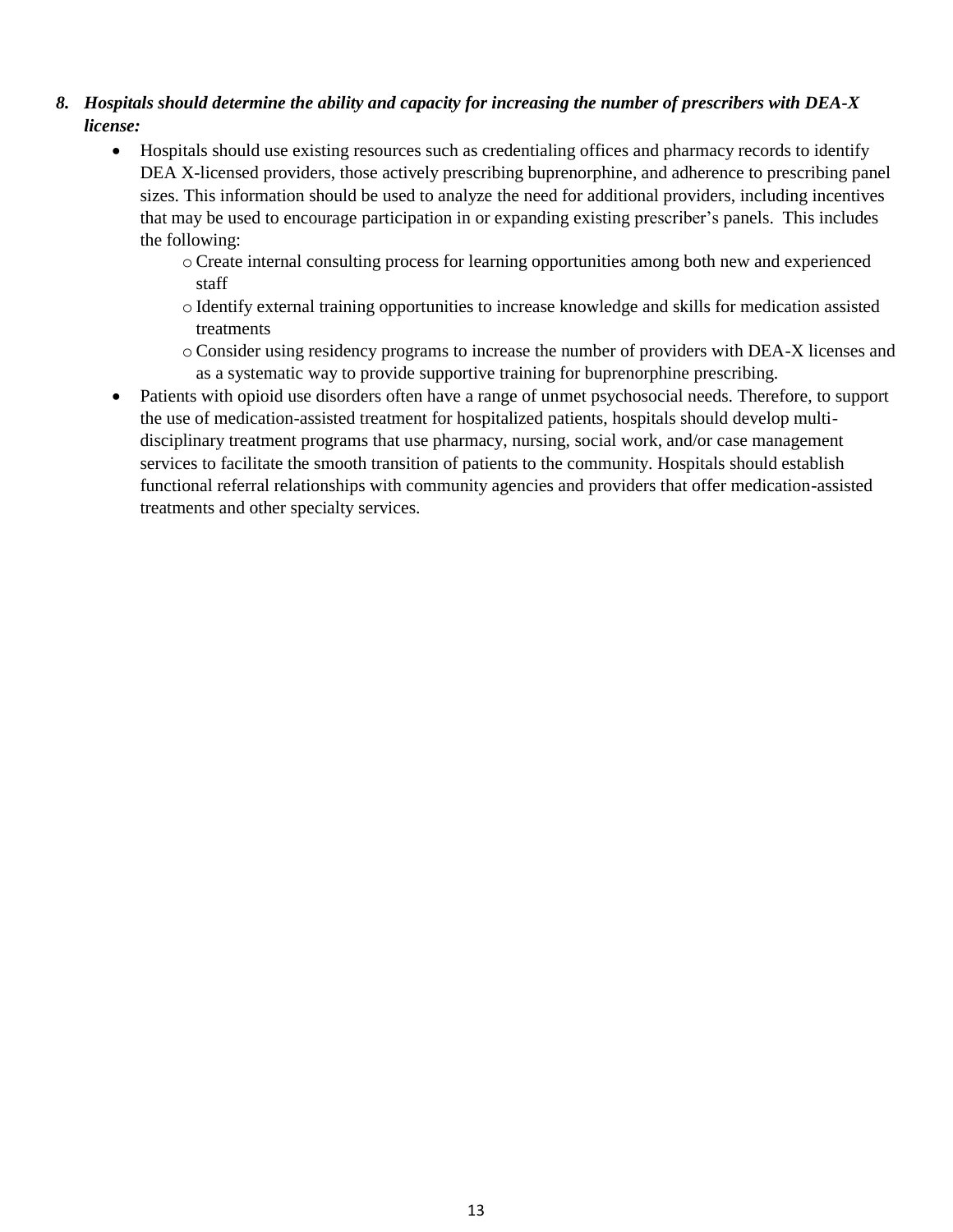# **Appendix 1: Physician/Prescriber Reminders when Prescribing Opioids**

#### **Before Prescribing Opioids, Remember to:**

- 1. CHECK the PMP \*
- 2. Determine goals of using prescription opioids.
- 3. DO a Risk Assessment. If the patient is at risk for misuse or substance use disorder, make a plan to address and/or mitigate risks. Be sure benefits of opioid therapy outweigh potential risks.
- 4. Prescribe for NO longer than seven days for any first-time prescription unless an exception applies. Within the Emergency Department prescribe for no longer than 5 days. Any exceptions must be documented in the medical record. \* Prescribe the lowest dose for the least number of days.
- 5. EXPLAIN the expected benefits, side effects, risks and important safety measures to patients (and caregiver if necessary). \*
- 6. DISCUSS the amount prescribed, appropriate dosing, and the option to fill a lesser amount. \*
- 7. DOCUMENT in the Medical Record: Goals, exceptions and reasons, patient education and treatment plan. \*
- 8. Special precautions should be taken when prescribing long term opioid therapy. Check the Opioid Prescribing Guidelines adopted by the Massachusetts Board of Registration in Medicine. Some considerations:
	- Consult with a pain specialist as deemed clinically appropriate by the treating prescriber
	- Prescribers must enter into a pain management agreement with patients when prescribing extendedrelease long acting opioids in non-abuse deterrent form.\*
	- Prescribers should consider entering into a pain management agreement for patients who are being prescribed opioids for long term pain management, as the treating provider determines to be clinically appropriate
	- Consider co-prescribing Naloxone for patients on long-term opioid therapy.
- 9. PLAN follow-up

\* Required by MA State Law

*Approved by and jointly issued by the Massachusetts Medical Society and the Massachusetts Hospital Association*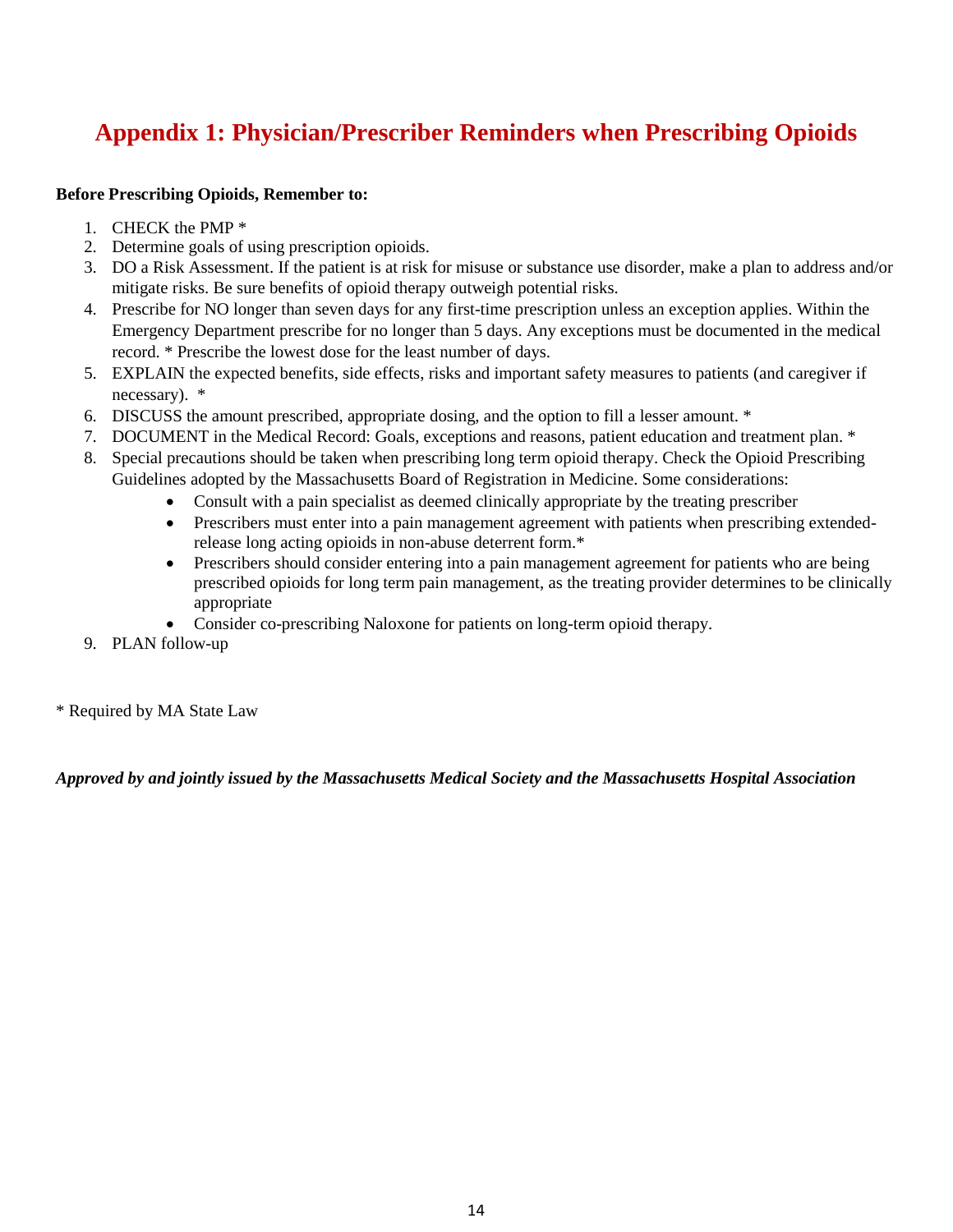# **Appendix 2: Prescription Opioid Risks and Treatment Resources**

You have been prescribed an opioid as part of your pain treatment, which may be used following injury, surgery, or arising from other health conditions. All patients taking opioids are at risk for unintentional **overdose, addiction, or death**. Therefore, you should discuss with your prescriber all treatment options available to you.

### **Common side effects of opioids include:**

- Constipation
- Breathing problems
- Low Sex Drive, Energy, and Strength
- Sleepiness/drowsiness
- Confusion
- Nausea

### **Opioids are powerful painkillers, and if misused can have serious side effects including addiction. Your risk increases if:**

- You are also *taking other drugs* like antihistamines, barbiturates, or antidepressant/anxiety medications (e.g., Benzodiazepines)
- You *consume alcohol* while taking opioids
- You or a family member have a *history of substance use disorder* or overdose
- You have a *mental health condition*, such as depression or anxiety
- You have *sleep apnea*
- You take *more than* the recommended prescribed amount

#### **Know your options**

- Read all instructions for your medication, take your medication exactly as prescribed, do not adjust your doses, and keep track of when you take your medication.
- If you have any questions about your medication ask your prescriber or pharmacist, including information about possible side effects as well as options for seeking a partial fill of the prescription. If you decide to partially fill your prescription opioid, you will need to contact your prescriber if additional medication is needed.
- Talk to your prescriber about non-opioid treatment options or if you don't want to be treated with opioids.
- Ask your prescriber about having an antidote (e.g., Naloxone) in case of an accidental overdose.

#### **Protecting family, friends, and others**

**Storage:** Medications should be kept in a *locked cabinet or box* when not in use. Medications should be placed in a location hard for children and pets to reach

**Disposal:** For the safety of others and the environment, patients are encouraged to take advantage of *drug takeback programs and safe drop sites,* which are available on the Massachusetts Prescription Dropbox Location website.<sup>1</sup> When these programs are not accessible, other secondary methods including flushing the medication down the toilet should be considered

#### **Addiction Resources:**

Be aware of the signs of addiction, which include uncontrollable cravings and inability to control opioid use even though it is having negative effects on personal relationships or finances. If you suspect or are concerned about addiction, the following resources may help:

- **For Youth, Young Adults (up to age 24), and Pregnant Women**: Massachusetts Central Intake & Care Coordination: 1-866-705-2807 or 617-661-3991
- **For all Massachusetts residents:** Information and Referrals for Substance Abuse Services: 1-800-327-5050 TTY: 800-439-2370 or online at [www.helpline-online.com](http://www.helpline-online.com/)

 1 http://www.mass.gov/eohhs/gov/departments/dph/programs/substance-abuse/prevention/prescription-dropbox-locations.html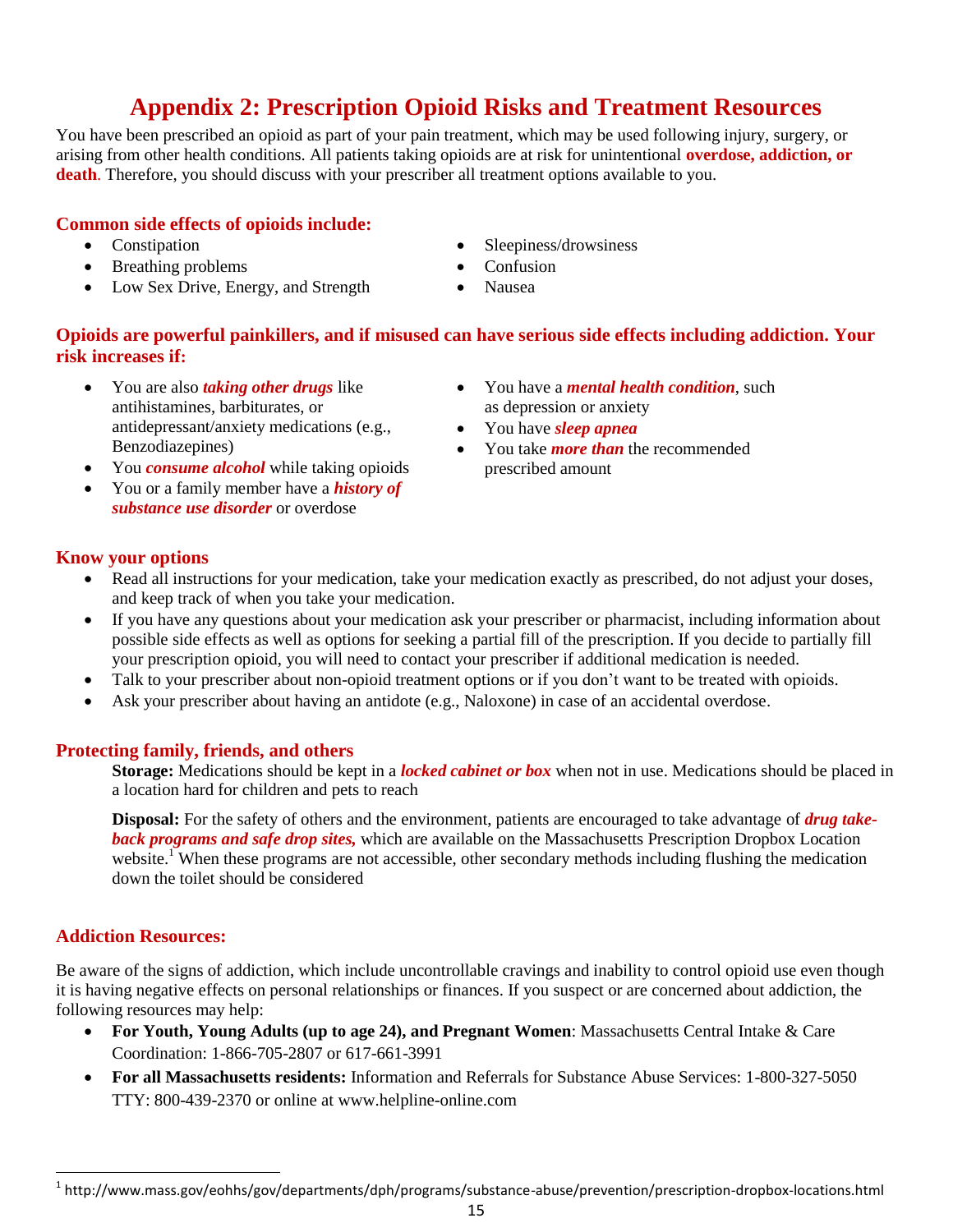# **Appendix 3: Recommendations for Medication Storage**

Medications can be an important part of any treatment but also come with serious risks. Prescription opioids in particular are used to treat moderate or severe pain following injury, surgery, or for other health conditions. To avoid accidental or illegal use of prescriptions by others, it is critical that you properly store medication in areas least likely to be found or accessible by children, family members, and guests

#### **Commonly Abused Prescription Medications:**

- **Pain Medications** prescribed for people with serious, long-term pain, and sometimes short term pain: Vicodin®, OxyContin®, Percocet®, and codeine
- **Stimulants** used to treat attention deficit hyperactivity disorder (ADHD), or other disorders: Ritalin®, Concerta®, Adderall®, Dexedrine®, and Meridia®
- **Sedatives, Tranquilizers, and Barbituates** prescribed to treat stress, anxiety, panic attack, insomnia and seizures: Valium®, Xanax®, Ativan®, Klonopin®, Ambien®, Lunesta®

#### **Keeping others Safe:**

It is important to store your medication in a place that is not likely to be found by children, family members, and guests.

- Keep your prescriptions in a secure location to make sure kids, family, and guests don't have access to them, preferably in a locked box which you can purchase at your local pharmacy.
- Know where your prescription medications are at all times.
- Keep prescription medications in the original bottle with the label attached and the child-resistant cap secured.
- Keep track of how many prescription pain pills are in your bottle so you are immediately aware if any are missing.

#### **Additional Best Practices for Proper Storage:**

- Don't leave the cotton plug in a medicine bottle.
- Check the expiration date each time you take a drug.
- Never use a medication that has changed color, texture, or odor, even if it has not expired. Safely dispose of capsules or tablets that stick together, are harder or softer than normal, or are cracked or chipped.
- Ask your pharmacist about any specific storage instructions for your medications.

#### **Why this information is important:**

According to recent statistics, approximately 71% of obtained prescription drugs are gifted, purchased, or stolen from friends and relatives. In fact, survey results from 2010-2011 suggest that 6.1 million people have used prescription drugs for non-medical purposes in a given month. Proper storage and keeping commonly abused medications out of reach of children, family members, and guests can prevent others from illegally or accidentally taking your medications and prevent harmful risks such as overdose or death.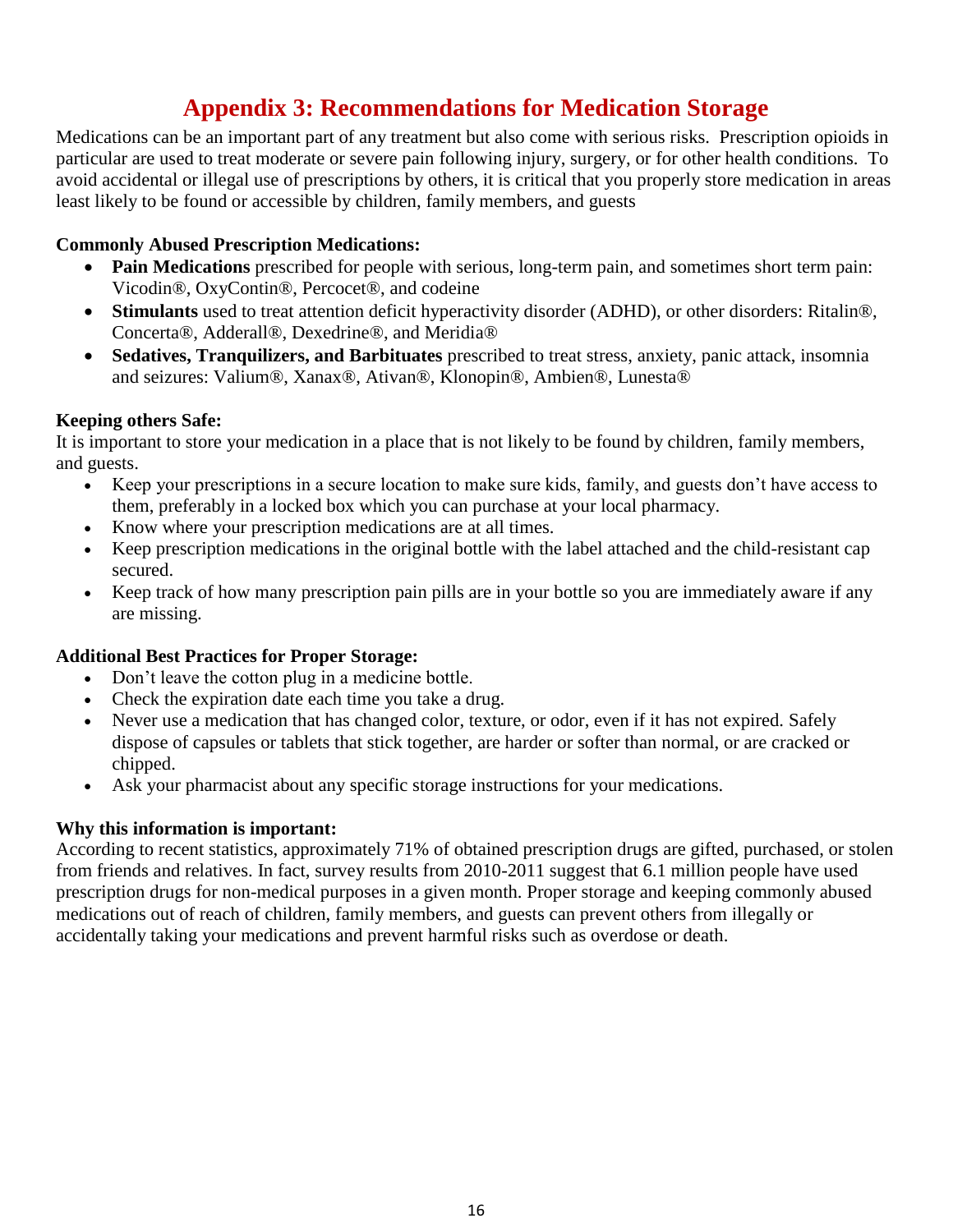# **Local Disposal Options for Prescription Medications**

Medications used to treat pain, ADHD, Seizures, Anxiety, and sleep disorders are just some of the medications that are dangerous if taken accidentally or illegally. These medications should be disposed of in a way that makes it difficult for other people to take them. There are various ways to simply and safely dispose of drugs through programs available in many communities.

*Commonly Available Disposal Programs in Massachusetts:* You should discuss with your pharmacist or your provider, the programs available to you through any of these programs listed below.

- *Drug Take-Back Programs***: Drug take-back programs approved by federal and state agencies are free.** Take-back programs can be found at many drug treatment programs, retail pharmacies, or hospitals/clinics. There are two ways to find a location near you:
	- o The federal Drug Enforcement Agency has several drug disposal locations that are available on its website [\(https://www.deadiversion.usdoj.gov/pubdispsearch/spring/main?execution=e2s1\)](https://www.deadiversion.usdoj.gov/pubdispsearch/spring/main?execution=e2s1);
	- o Within Massachusetts, there are several safe and secure locations within community pharmacies or local law enforcement, and are available at:<http://www.productstewardship.us/page/1051>
- *Prescription Dropbox Locations*: Many local communities also have drop box locations where people can dispose of unwanted, expired, or unused medications in a safe and secure manner. To find a location close to you, please visit[http://www.mass.gov/eohhs/gov/departments/dph/programs/substance](http://www.mass.gov/eohhs/gov/departments/dph/programs/substance-abuse/prevention/prescription-dropbox-locations.html)[abuse/prevention/prescription-dropbox-locations.html](http://www.mass.gov/eohhs/gov/departments/dph/programs/substance-abuse/prevention/prescription-dropbox-locations.html) .
- *Mail Back Programs*: Patients can use a prepaid and preaddressed packaging to mail back unused medications to be properly and safely destroyed. Please talk to your pharmacist if there is an available program for your prescription.

*Disposal Options within the Hospital:* This hospital also provides a safe and secure location for disposing of unused and unwanted medications. For more information, please talk to your treating provider or the department you are visiting for details on the location within the hospital:

Locations at this hospital can be found at *(insert hospital specific locations, hours, etc.)*

*Other Methods:* Many people may not be able to use one of the programs listed above because of mobility, inability to leave the house, or if a program is not available in their community. In these circumstances, providers should educate patients/consumers about possible secondary disposal methods, which include:

- 1. Disposing medications on the following list provided by the FDA, down the sink or toilet\* : [http://www.fda.gov/Drugs/ResourcesForYou/Consumers/BuyingUsingMedicineSafely/EnsuringSafeUse](http://www.fda.gov/Drugs/ResourcesForYou/Consumers/BuyingUsingMedicineSafely/EnsuringSafeUseofMedicine/SafeDisposalofMedicines/ucm186187.htm#Flush_List) [ofMedicine/SafeDisposalofMedicines/ucm186187.htm#Flush\\_List](http://www.fda.gov/Drugs/ResourcesForYou/Consumers/BuyingUsingMedicineSafely/EnsuringSafeUseofMedicine/SafeDisposalofMedicines/ucm186187.htm#Flush_List)
- 2. A patient/consumer can also dispose of the unused medication in the trash by covering the medication in an undesirable substance such as kitty litter or coffee grinds, and using an unmarked, sealed container that is neither colorless/clear nor opaque.<sup>\*</sup>

\* Please note - Flushing or disposing medications in the trash may negatively affect our environment and our water systems. The best way to dispose of drugs is through take-back programs, mail-back programs, and disposing of medication at dedicated drop off sites in the community. When these programs are not available or accessible by the patient, other secondary methods including flushing the medication down the toilet should be considered.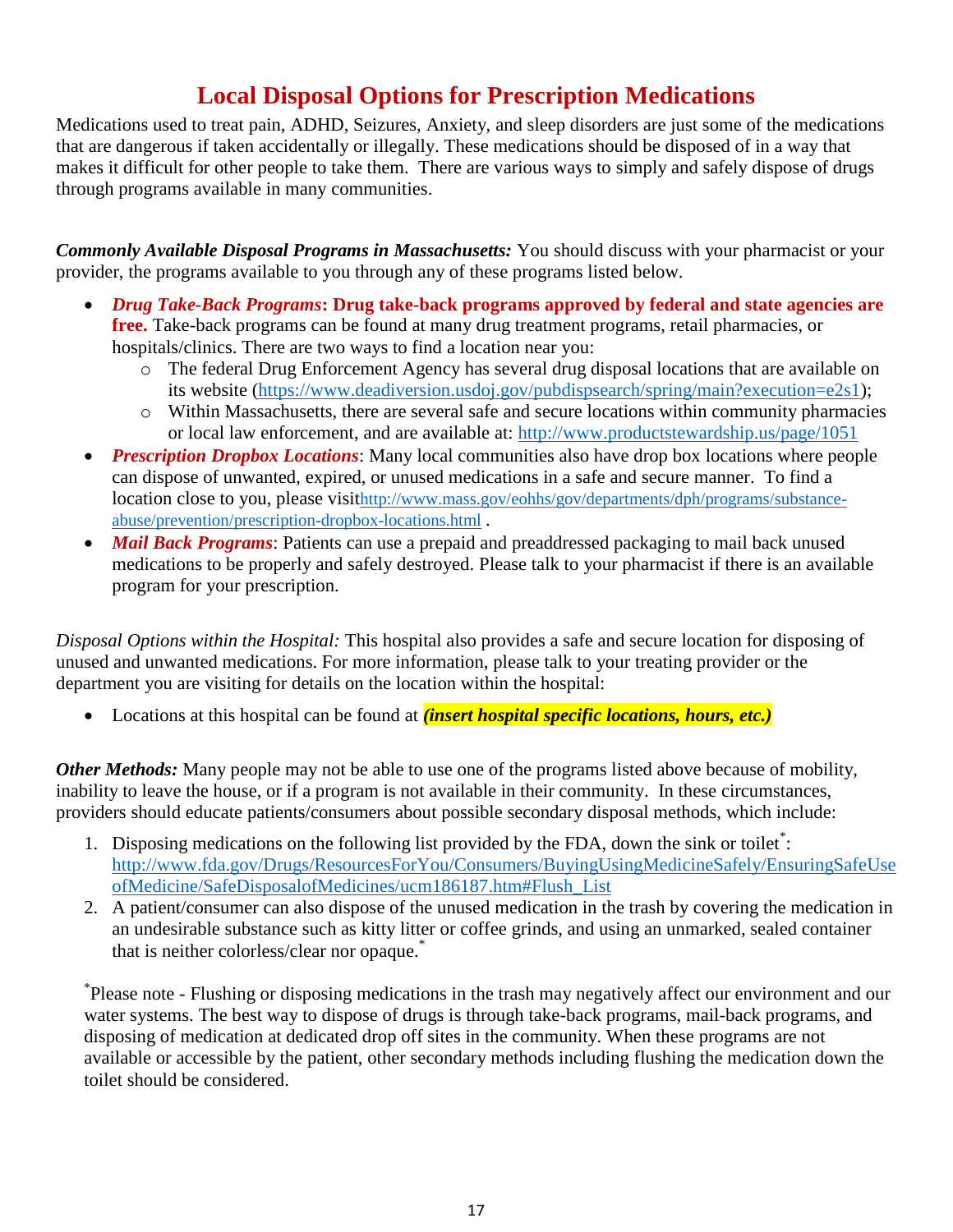# **Appendix 4: Implementing a Standing Order Prescription for Naloxone**

### **Importance of Standing Order prescriptions for Naloxone Rescue Kits**

Naloxone and other opioid antagonist medications reverse the effects of an opioid overdose, providing time for emergency responders to arrive. When coupled with education on how to recognize and intervene in cases of overdose, community members with medications such as naloxone rescue kits have helped prevent many deaths. Therefore hospitals are encouraged to coordinate with appropriate staff to provide a Naloxone standing order within the hospital's outpatient pharmacy, if available.

#### **Who are these for?**

Naloxone or other opioid antagonist medications should be dispensed to anyone who the treating clinician has determined is at risk of an opioid related overdose, a family member or friend of an at-risk person, or any person who may be in a position to assist an at-risk person in the event of an overdose.

### **Recommended practices for a Naloxone standing order policy within hospitals:**

The goal is to enable a pharmacist to dispense Naloxone or other FDA-approved opioid antagonist medications without the need for an individual prescription for every order filled. The Department of Public Health has outlined the following criteria that must be followed for developing a Naloxone Standing Order Policy:

- **Identify a licensed and actively practicing prescriber** to agree to write the standing order to be provided to and securely kept at the hospital pharmacy.
- **Ensure completion of pharmacy participation requirements** 
	- o The standing order must be signed by a prescriber licensed in Massachusetts and kept on pharmacy premises, and must be renewed and updated annually
	- o Standing order must be submitted to Board of Registration in Pharmacy via email [naloxonestandingorders@MassMail.State.MA.US](mailto:naloxonestandingorders@MassMail.State.MA.US)
	- o Pharmacist must complete a commissioner-approved training program; this is available at this [Prescribe to Prevent Website.](http://www.opioidprescribing.com/naloxone_module_1-landing)
	- o The pharmacist should have knowledge of and should provide a copy of this [Naloxone](http://www.mass.gov/eohhs/docs/dph/quality/boards/pharmacy/naloxone-pamphlet.pdf)  [information Pamphlet](http://www.mass.gov/eohhs/docs/dph/quality/boards/pharmacy/naloxone-pamphlet.pdf) with each Naloxone rescue kits. Full details on all requirements that a pharmacist and prescriber should follow are available at this DPH approved [MassTAPP Website](http://masstapp.edc.org/prescription-and-pharmacy-access-naloxone-rescue-kits)
	- o Naloxone rescue kits must be labeled and include expiration date
- **Ensure patient/consumer education.** Pharmacists are strongly encouraged to counsel the patient/consumer at the point of sale to ensure successful use of Naloxone and to best prepare any person who may need to administer Naloxone. This may include providing information from the second page of the Naloxone Information Pamphlet or following other resources available from this [DPH](http://www.mass.gov/eohhs/gov/departments/dph/programs/substance-abuse/prevention/naloxone-access.html)  [Naloxone Access Website](http://www.mass.gov/eohhs/gov/departments/dph/programs/substance-abuse/prevention/naloxone-access.html)
- **Pharmacies with Existing Naloxone Standing Orders:** Please note that there are several pharmacies in Massachusetts that have existing standing orders on file and providers may want to refer patients to these locations: [Pharmacies with standing orders](http://www.mass.gov/eohhs/docs/dph/quality/boards/pharmacy/pharmacies-so-nalaxone.pdf)

### **Additional Information/Resources**

- The Department of Public Health has provided several resources to assist with setting up a standing order, which are available at the bottom of this [MassTAPP Website.](http://masstapp.edc.org/prescription-and-pharmacy-access-naloxone-rescue-kits)
- [Get Naloxone Now](http://getnaloxonenow.org/) is an online resource to train people to respond effectively to an opioid-associated overdose emergency.
- [www.prescribetoprevent.org](http://www.prescribetoprevent.org/) is a website for providers with general information about naloxone dispensing.